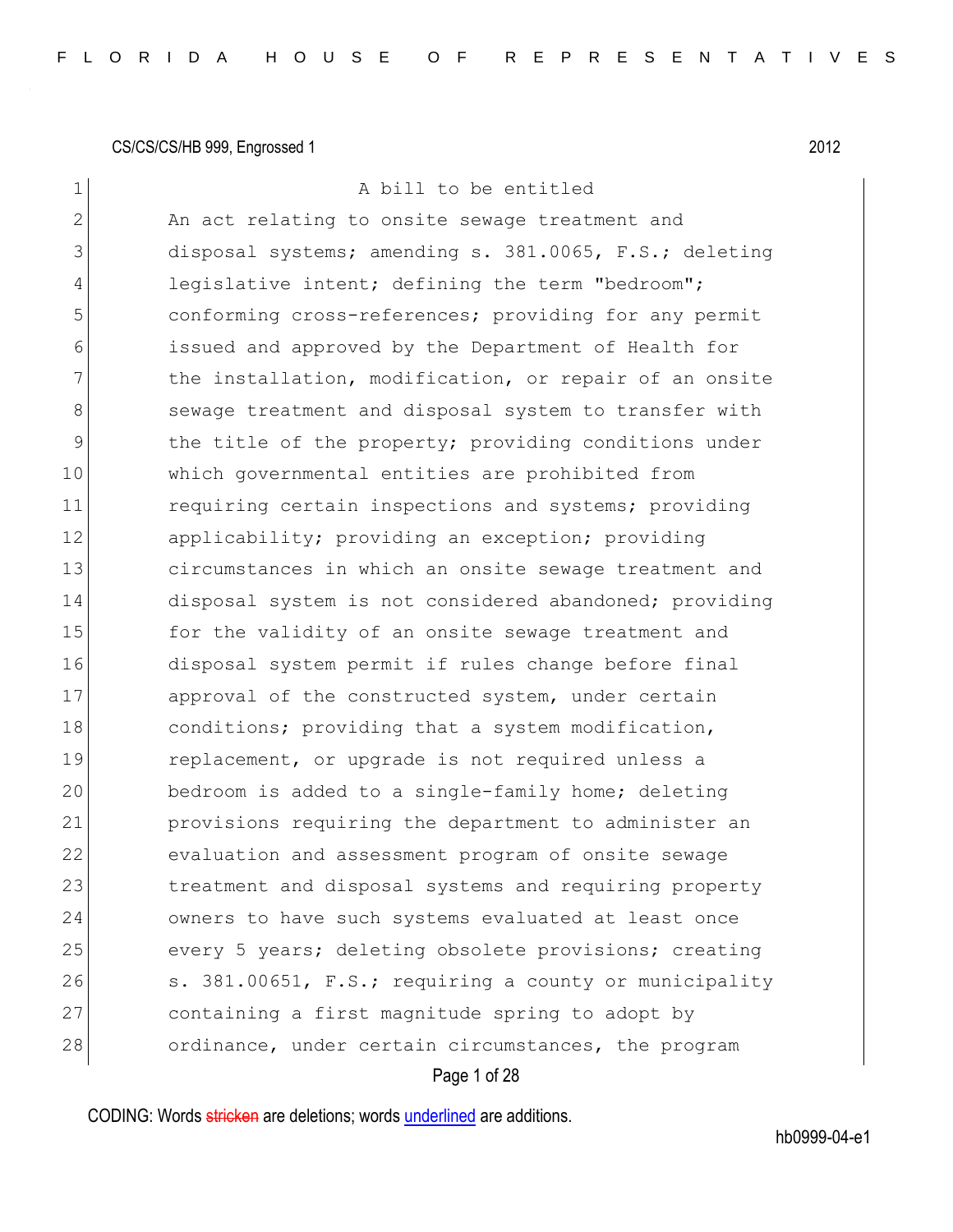Page 2 of 28 29 for the periodic evaluation and assessment of onsite 30 sewage treatment and disposal systems; requiring the 31 county or municipality to notify the Secretary of 32 State of the ordinance; authorizing a county or 33 municipality, in specified circumstances, to opt out 34 by a majority plus one vote of certain requirements by 35 a specified date; authorizing a county or municipality 36 to adopt or repeal, after a specified date, an 37 ordinance creating an evaluation and assessment 38 program, subject to notification of the Secretary of 39 State; providing criteria for evaluations, qualified 40 contractors, and repair of systems; providing for 41 certain procedures and exemptions in special 42 circumstances; defining the term "system failure"; 43 requiring that certain procedures be used for 44 conducting tank and drainfield evaluations; providing 45 for certain procedures in special circumstances; 46 providing for contractor immunity from liability under 47 certain conditions; providing for assessment 48 **procedures;** providing requirements for county health 49 departments; requiring the Department of Health to 50 allow county health departments and qualified 51 contractors to access the state database to track data 52 and evaluation reports; requiring counties and 53 municipalities to notify the Secretary of 54 Environmental Protection and the Department of Health 55 when an evaluation program ordinance is adopted; 56 requiring the Department of Environmental Protection

CODING: Words stricken are deletions; words underlined are additions.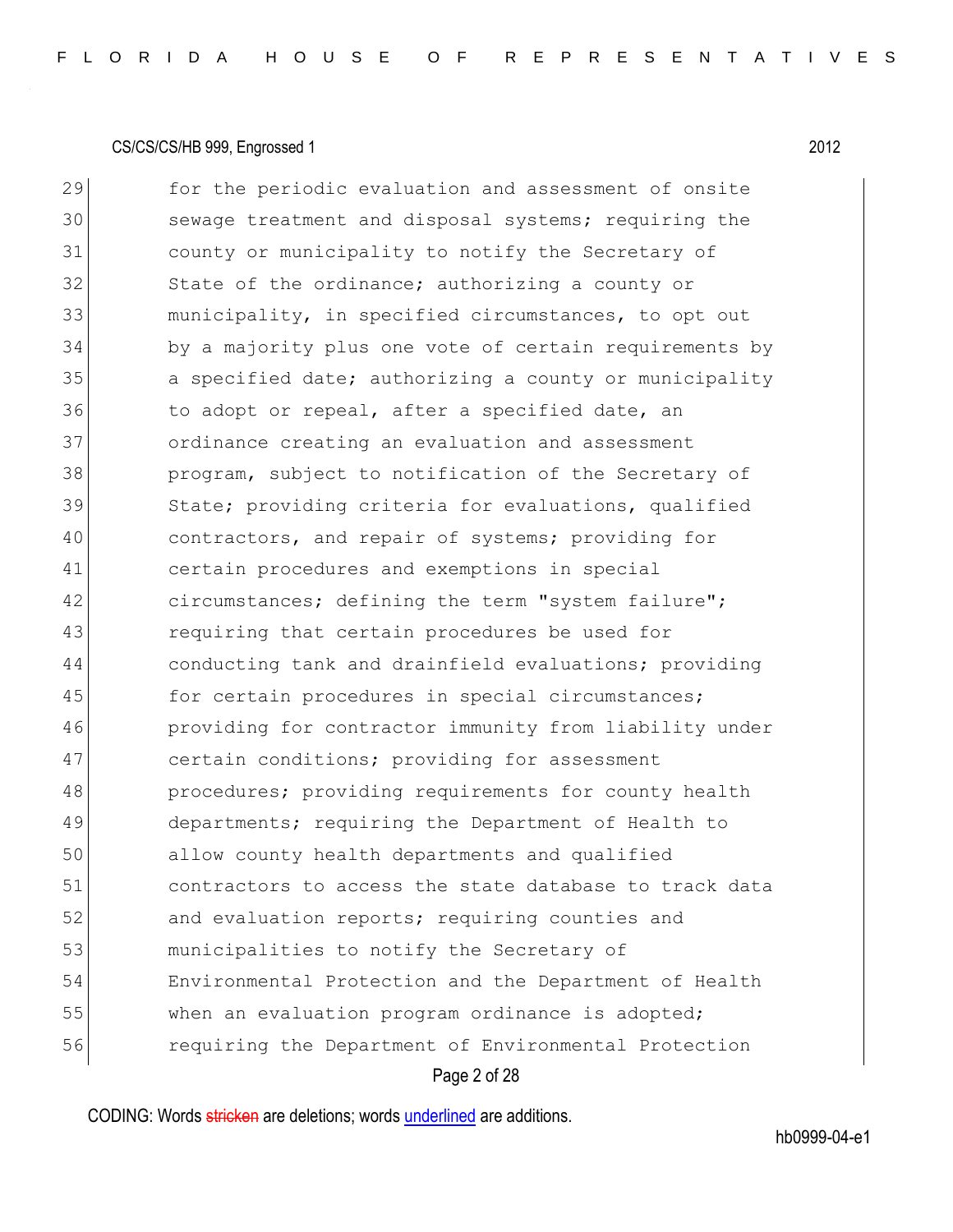| 57 | to notify those counties or municipalities of the use               |
|----|---------------------------------------------------------------------|
| 58 | of, and access to, certain state and federal program                |
| 59 | funds and to provide certain guidance and technical                 |
| 60 | assistance upon request; prohibiting the adoption of                |
| 61 | certain rules by the Department of Health; providing                |
| 62 | for applicability; repealing s. 381.00656, F.S.,                    |
| 63 | relating to a grant program for the repair of onsite                |
| 64 | sewage treatment and disposal systems; amending s.                  |
| 65 | 381.0066, F.S.; lowering the fees imposed by the                    |
| 66 | department for certain permits; conforming cross-                   |
| 67 | references; providing an effective date.                            |
| 68 |                                                                     |
| 69 | Be It Enacted by the Legislature of the State of Florida:           |
| 70 |                                                                     |
| 71 | Section 1. Subsections $(1)$ , $(5)$ , $(6)$ , and $(7)$ of section |
| 72 | 381.0065, Florida Statues, are amended, paragraphs (b) through      |
| 73 | (p) of subsection (2) of that section are redesignated as           |
| 74 | paragraphs (c) through $(q)$ , respectively, a new paragraph (b) is |
| 75 | added to that subsection, paragraph (j) of subsection (3) and       |
| 76 | paragraph (n) of subsection (4) of that section are amended, and    |
| 77 | paragraphs (w) through (z) are added to subsection (4) of that      |
| 78 | section, to read:                                                   |
| 79 | 381.0065 Onsite sewage treatment and disposal systems;              |
| 80 | regulation.-                                                        |
| 81 | LEGISLATIVE INTENT.-<br>(1)                                         |
| 82 | (a) It is the intent of the Legislature that proper                 |
| 83 | management of onsite sewage treatment and disposal systems is       |
| 84 | paramount to the health, safety, and welfare of the public. It      |

# Page 3 of 28

CODING: Words stricken are deletions; words underlined are additions.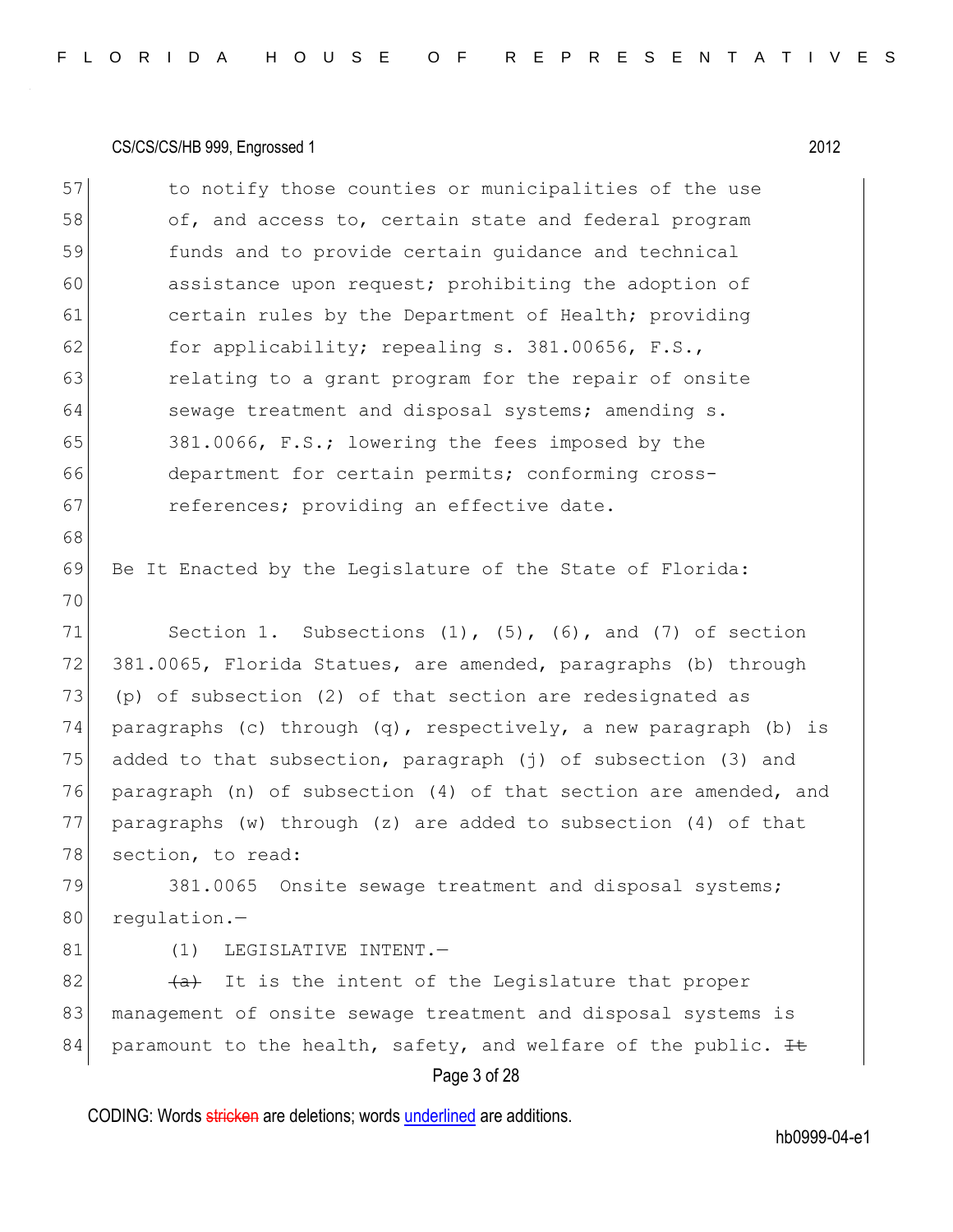85 is further the intent of the Legislature that the department 86 shall administer an evaluation program to ensure the operational 87 condition of the system and identify any failure with the 88 system.

 $89$  (b) It is the intent of the Legislature that where a 90 publicly owned or investor-owned sewerage system is not 91 available, the department shall issue permits for the 92 construction, installation, modification, abandonment, or repair 93 of onsite sewage treatment and disposal systems under conditions 94 as described in this section and rules adopted under this 95 section. It is further the intent of the Legislature that the 96 installation and use of onsite sewage treatment and disposal 97 systems not adversely affect the public health or significantly 98 degrade the groundwater or surface water.

99 (2) DEFINITIONS.—As used in ss. 381.0065-381.0067, the 100 term:

101 (b)1. "Bedroom" means a room that can be used for sleeping 102 and that:

103 a. For site-built dwellings, has a minimum of 70 square 104 feet of conditioned space;

105 b. For manufactured homes, is constructed according to 106 standards of the United States Department of Housing and Urban 107 Development and has a minimum of 50 square feet of floor area;

| 108 | c. Is located along an exterior wall;                     |
|-----|-----------------------------------------------------------|
| 109 | Has a closet and a door or an entrance where a door<br>d. |
| 110 | could be reasonably installed; and                        |
| 111 | e. Has an emergency means of escape and rescue opening to |
| 112 | the outside.                                              |

Page 4 of 28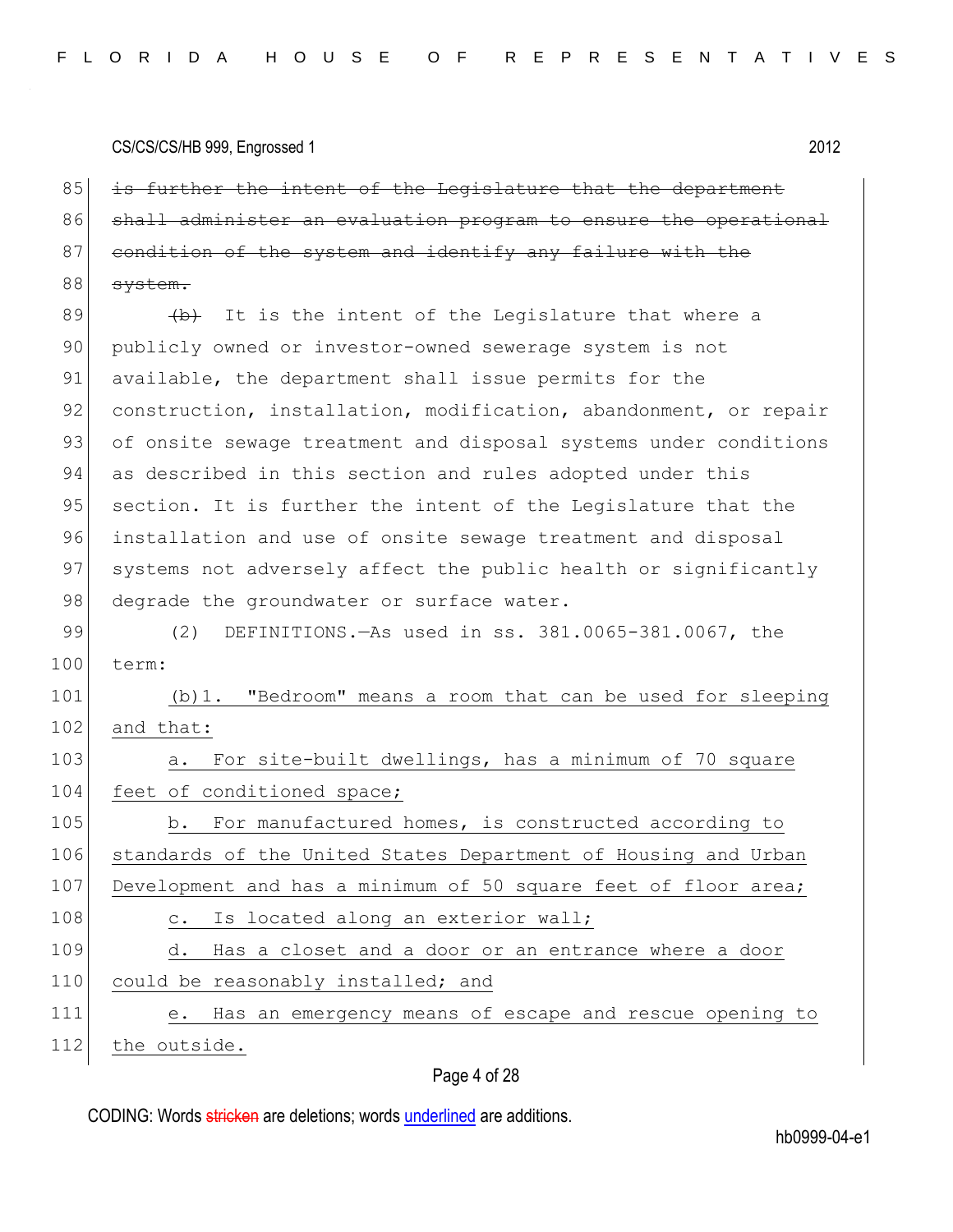| FLORIDA HOUSE OF REPRESENTATIVES |  |  |  |  |  |  |  |  |  |  |  |
|----------------------------------|--|--|--|--|--|--|--|--|--|--|--|
|----------------------------------|--|--|--|--|--|--|--|--|--|--|--|

113 2. A room may not be considered a bedroom if it is used to 114 access another room except a bathroom or closet. 115 3. "Bedroom" does not include a hallway, bathroom, 116 kitchen, living room, family room, dining room, den, breakfast

117 nook, pantry, laundry room, sunroom, recreation room,

118 media/video room, or exercise room.

119 (3) DUTIES AND POWERS OF THE DEPARTMENT OF HEALTH.—The 120 department shall:

121 (j) Supervise research on, demonstration of, and training on the performance, environmental impact, and public health impact of onsite sewage treatment and disposal systems within this state. Research fees collected under s. 381.0066(2)(k)  $381.0066(2)$   $(1)$  must be used to develop and fund hands-on training centers designed to provide practical information about onsite sewage treatment and disposal systems to septic tank 128 contractors, master septic tank contractors, contractors, inspectors, engineers, and the public and must also be used to fund research projects which focus on improvements of onsite 131 sewage treatment and disposal systems, including use of 132 performance-based standards and reduction of environmental impact. Research projects shall be initially approved by the technical review and advisory panel and shall be applicable to 135 and reflect the soil conditions specific to Florida. Such 136 projects shall be awarded through competitive negotiation, using 137 the procedures provided in s. 287.055, to public or private entities that have experience in onsite sewage treatment and disposal systems in Florida and that are principally located in Florida. Research projects shall not be awarded to firms or

#### Page 5 of 28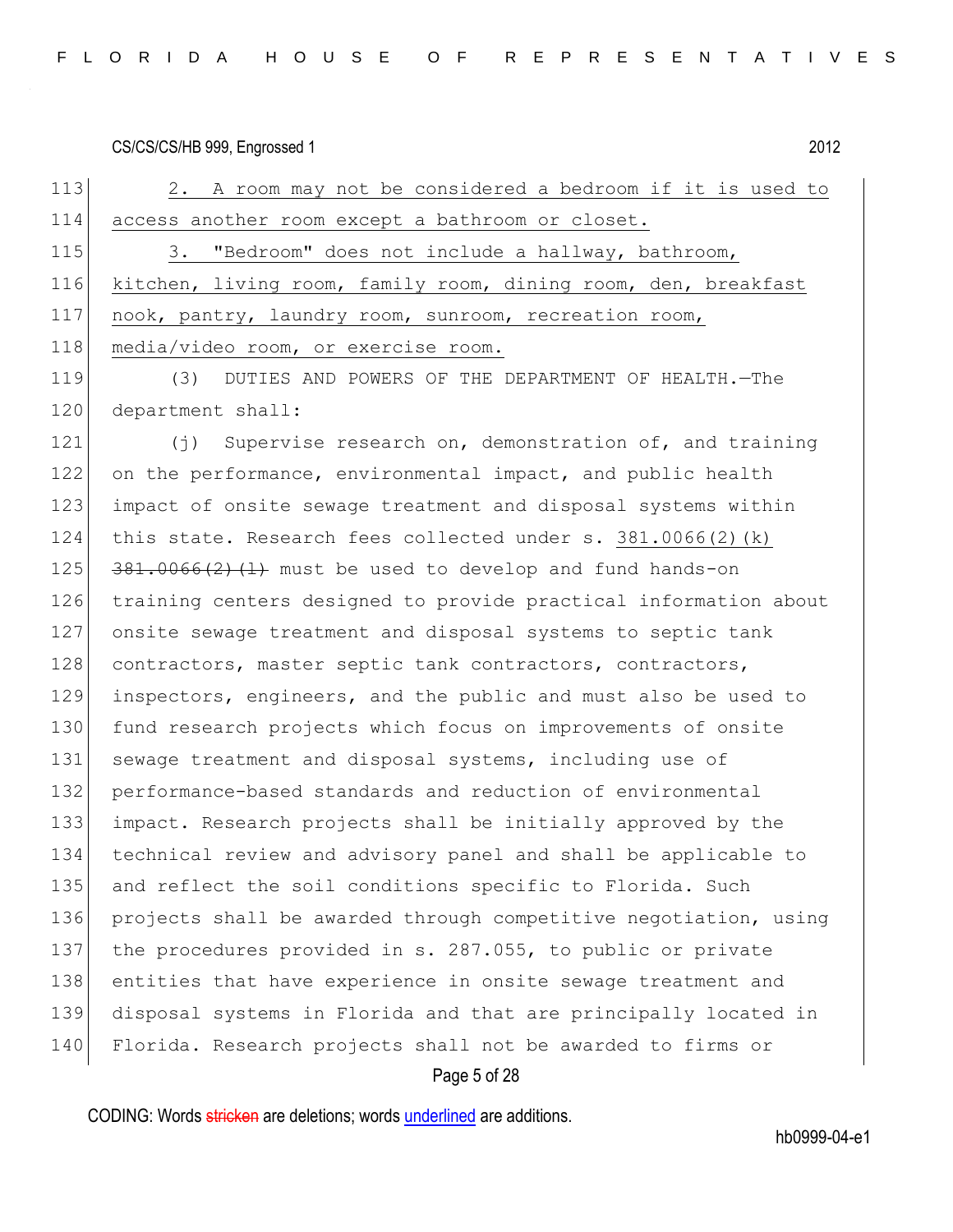141 entities that employ or are associated with persons who serve on 142 either the technical review and advisory panel or the research 143 review and advisory committee.

144 (4) PERMITS; INSTALLATION; AND CONDITIONS.—A person may 145 not construct, repair, modify, abandon, or operate an onsite 146 sewage treatment and disposal system without first obtaining a 147 permit approved by the department. The department may issue 148 permits to carry out this section, but shall not make the 149 issuance of such permits contingent upon prior approval by the 150 Department of Environmental Protection, except that the issuance 151 of a permit for work seaward of the coastal construction control 152 line established under s. 161.053 shall be contingent upon 153 receipt of any required coastal construction control line permit 154 from the Department of Environmental Protection. A construction 155 permit is valid for 18 months from the issuance date and may be 156 extended by the department for one 90-day period under rules 157 adopted by the department. A repair permit is valid for 90 days 158 from the date of issuance. An operating permit must be obtained 159 prior to the use of any aerobic treatment unit or if the 160 establishment generates commercial waste. Buildings or 161 establishments that use an aerobic treatment unit or generate 162 commercial waste shall be inspected by the department at least 163 annually to assure compliance with the terms of the operating 164 permit. The operating permit for a commercial wastewater system 165 is valid for 1 year from the date of issuance and must be 166 renewed annually. The operating permit for an aerobic treatment 167 unit is valid for 2 years from the date of issuance and must be 168 renewed every 2 years. If all information pertaining to the

#### Page 6 of 28

CODING: Words stricken are deletions; words underlined are additions.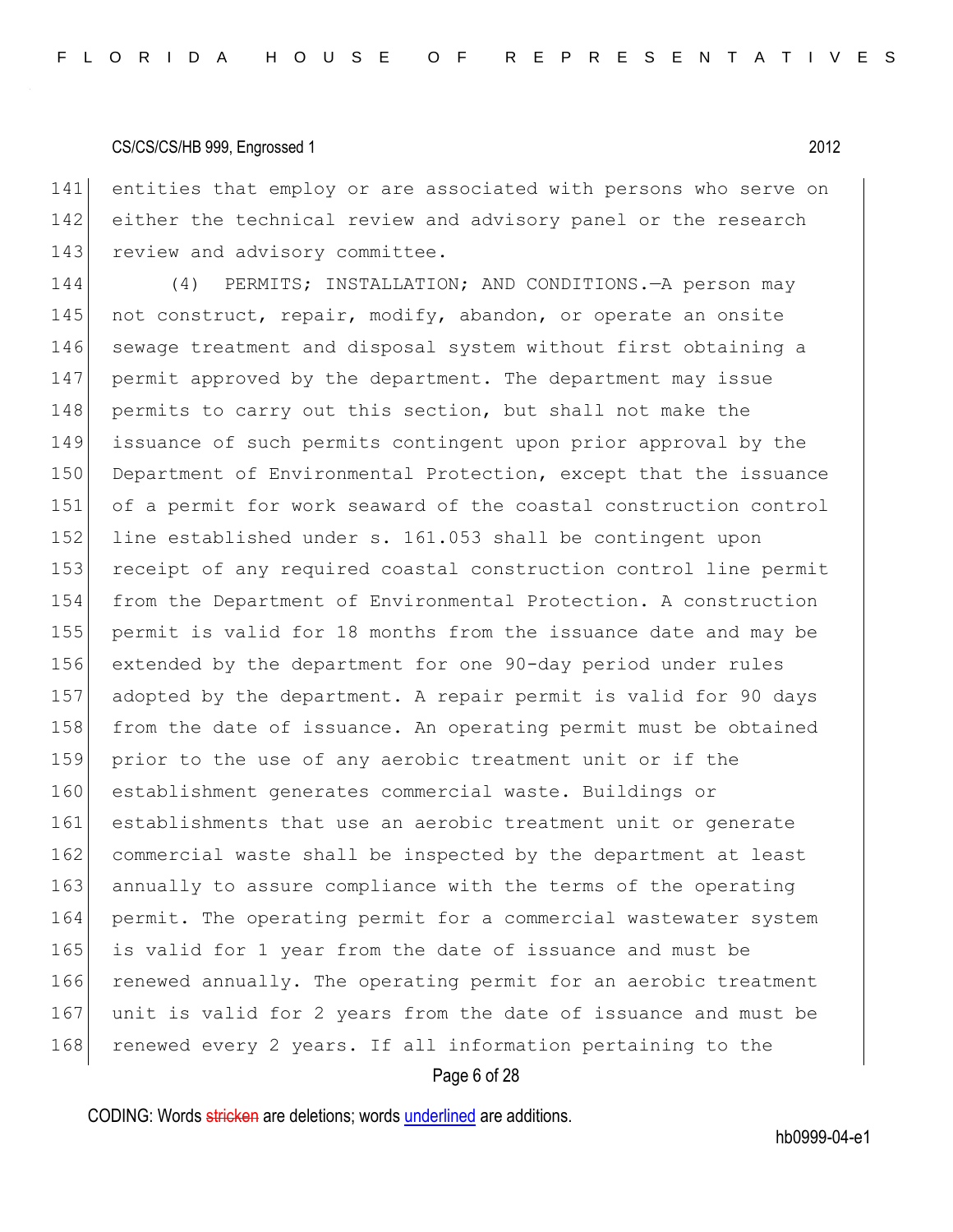169 siting, location, and installation conditions or repair of an 170 onsite sewage treatment and disposal system remains the same, a 171 construction or repair permit for the onsite sewage treatment 172 and disposal system may be transferred to another person, if the 173 transferee files, within 60 days after the transfer of 174 ownership, an amended application providing all corrected 175 information and proof of ownership of the property. There is no 176 fee associated with the processing of this supplemental 177 information. A person may not contract to construct, modify, 178 alter, repair, service, abandon, or maintain any portion of an 179 onsite sewage treatment and disposal system without being 180 registered under part III of chapter 489. A property owner who 181 personally performs construction, maintenance, or repairs to a 182 system serving his or her own owner-occupied single-family 183 residence is exempt from registration requirements for 184 performing such construction, maintenance, or repairs on that 185 residence, but is subject to all permitting requirements. A 186 municipality or political subdivision of the state may not issue 187 a building or plumbing permit for any building that requires the 188 use of an onsite sewage treatment and disposal system unless the 189 owner or builder has received a construction permit for such 190 system from the department. A building or structure may not be 191 occupied and a municipality, political subdivision, or any state 192 or federal agency may not authorize occupancy until the 193 department approves the final installation of the onsite sewage 194 treatment and disposal system. A municipality or political 195 subdivision of the state may not approve any change in occupancy 196 or tenancy of a building that uses an onsite sewage treatment

#### Page 7 of 28

CODING: Words stricken are deletions; words underlined are additions.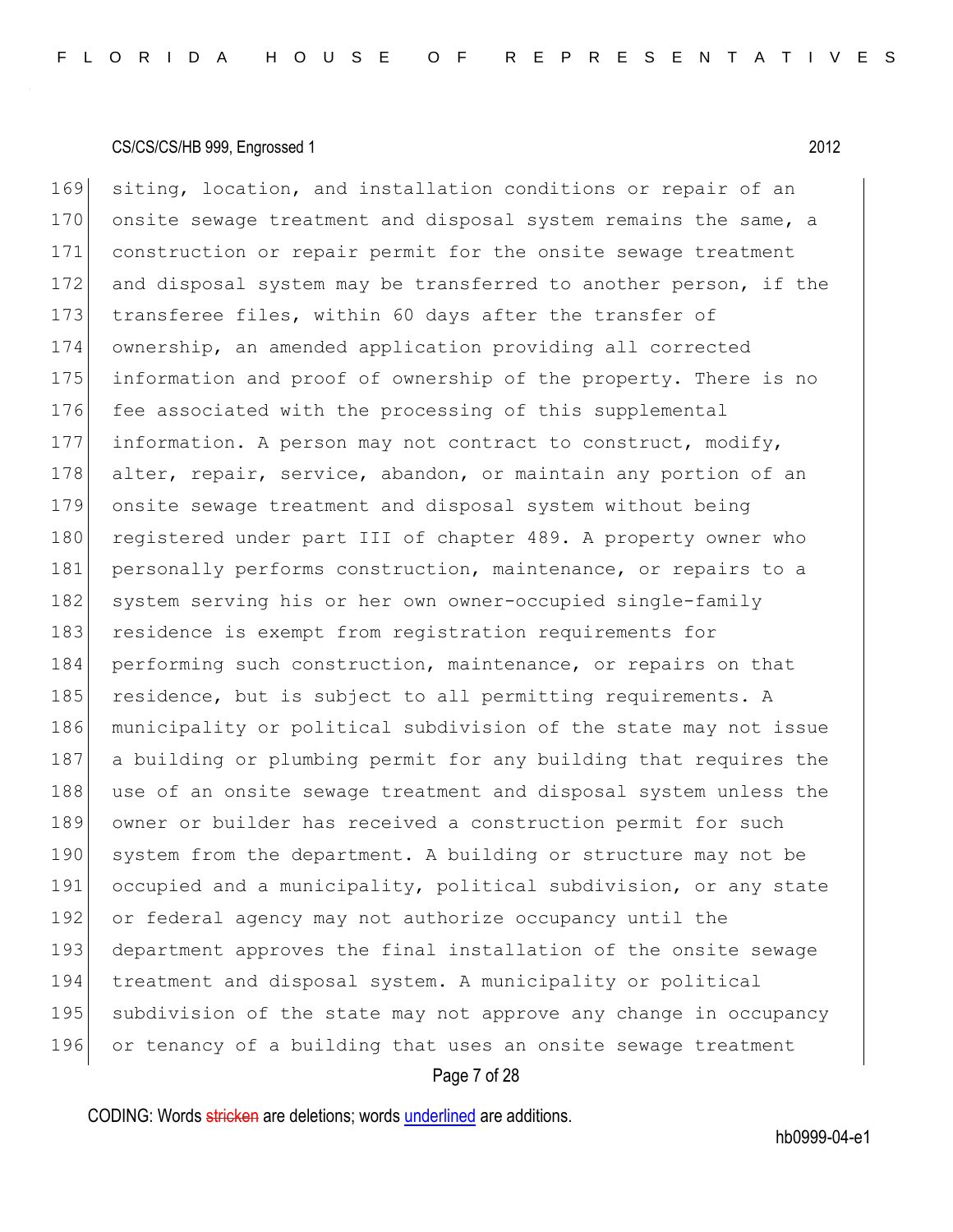197 and disposal system until the department has reviewed the use of 198 the system with the proposed change, approved the change, and 199 amended the operating permit.

200 (n) Evaluations for determining the seasonal high-water 201 table elevations or the suitability of soils for the use of a 202 new onsite sewage treatment and disposal system shall be 203 performed by department personnel, professional engineers 204 registered in the state, or such other persons with expertise, 205 as defined by rule, in making such evaluations. Evaluations for 206 determining mean annual flood lines shall be performed by those 207 persons identified in paragraph (2)(j)  $\frac{2}{1}$ , The department 208 shall accept evaluations submitted by professional engineers and 209 such other persons as meet the expertise established by this 210 section or by rule unless the department has a reasonable 211 scientific basis for questioning the accuracy or completeness of 212 the evaluation.

213 (w) Any permit issued and approved by the department for 214 the installation, modification, or repair of an onsite sewage 215 treatment and disposal system shall transfer with the title to 216 the property in a real estate transaction. A title may not be 217 encumbered at the time of transfer by new permit requirements by 218 a governmental entity for an onsite sewage treatment and 219 disposal system which differ from the permitting requirements in 220 effect at the time the system was permitted, modified, or 221 repaired. No inspection of a system shall be mandated by any 222 governmental entity at the point of sale in a real estate 223 transaction. 224  $(x)$  No governmental entity, including a municipality,

Page 8 of 28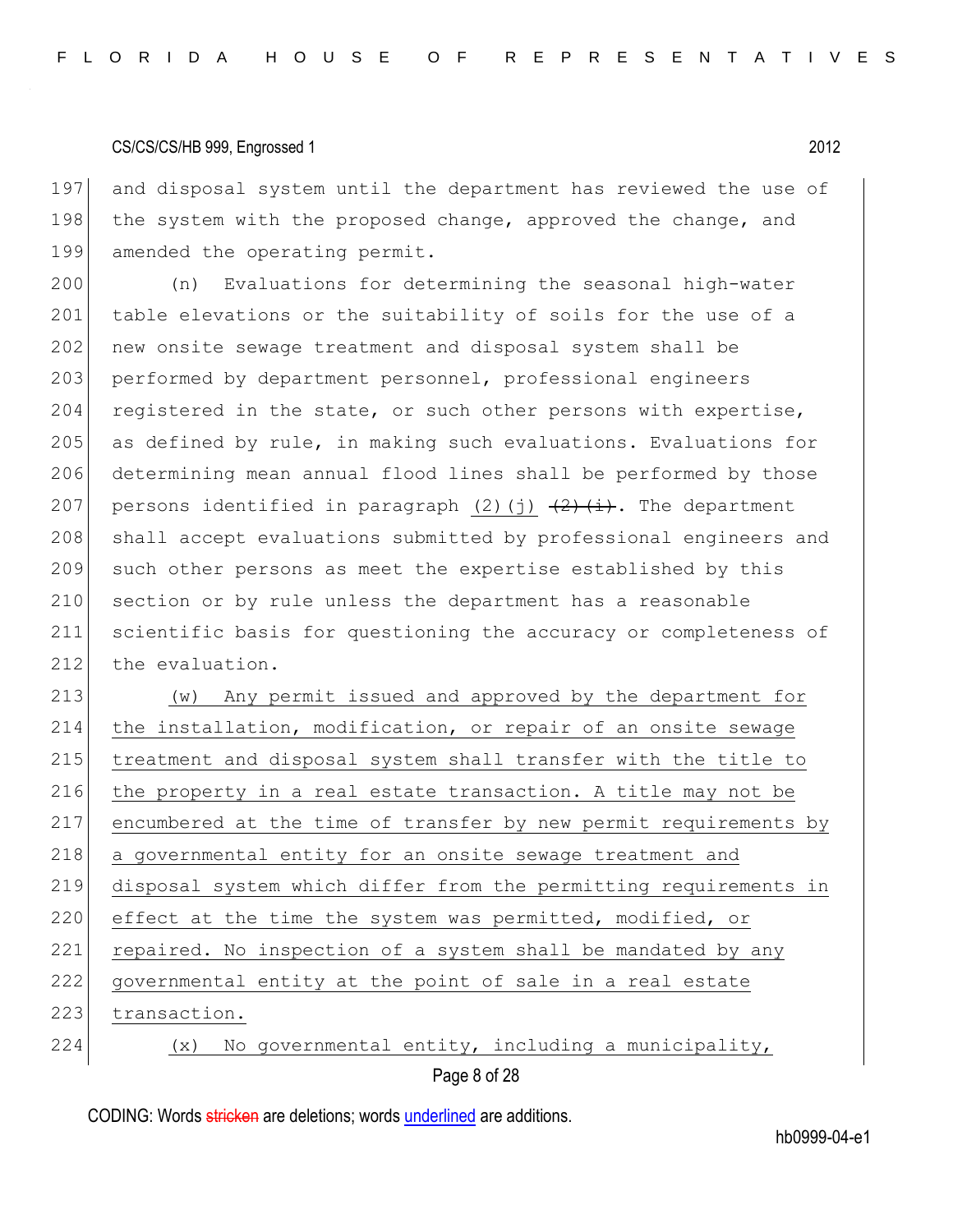225 county, or statutorily created commission, may require an 226 engineer-designed performance-based treatment system, excluding 227 a passive engineer-designed performance-based treatment system, 228 before the completion of the Florida Onsite Sewage Nitrogen 229 Reduction Strategies Project. This paragraph does not apply to a 230 governmental entity, including a municipality, county, or 231 statutorily created commission, that adopted a local law, 232 ordinance, or regulation on or before January 31, 2012. 233 Notwithstanding this paragraph, an engineer-designed 234 performance-based treatment system may be used to meet the 235 requirements of the Variance Review and Advisory Committee 236 recommendations. 237 (y)1. An onsite sewage treatment and disposal system is 238 not considered abandoned if the system is disconnected from a 239 structure that was made unusable or destroyed following a 240 disaster and was properly functioning at the time of 241 disconnection and not adversely affected by the disaster. The 242 onsite sewage treatment and disposal system may be reconnected 243 to a rebuilt structure if: 244 a. The reconnection of the system is to the same type of  $245$  structure which contains the same number of bedrooms or less, 246 provided the square footage of the structure is less than or 247 equal to 110 percent of the original square footage of the 248 structure that existed prior to the disaster; 249 b. The system is not a sanitary nuisance; and 250 c. The system has not been altered without prior 251 authorization.  $252$  2. An onsite sewage treatment and disposal system that

Page 9 of 28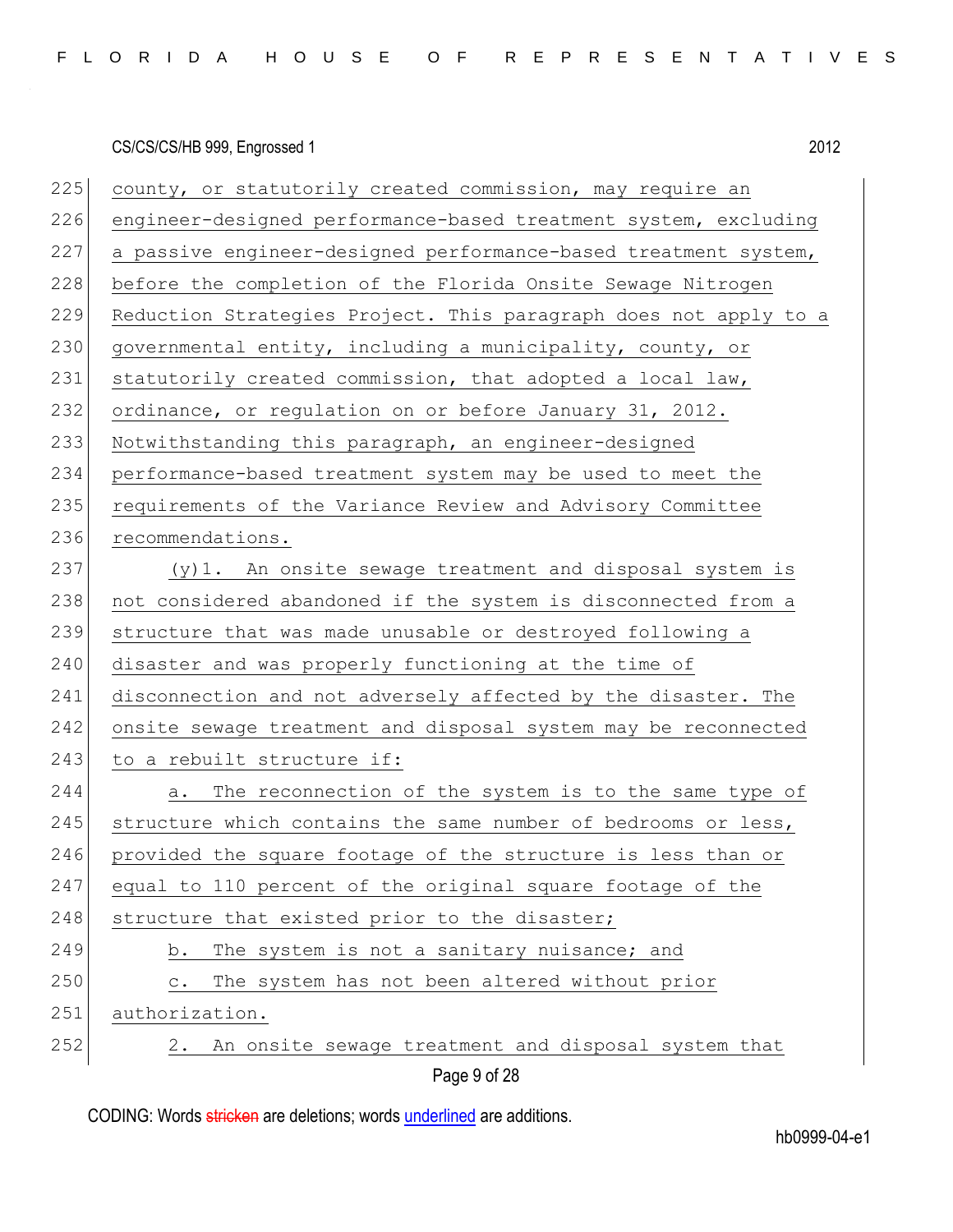253 serves a property that is foreclosed upon is not considered 254 abandoned.

255 (z) If an onsite sewage treatment and disposal system 256 permittee receives, relies upon, and undertakes construction of 257 a system based upon a validly issued construction permit under 258 rules applicable at the time of construction but a change to a 259 rule occurs within 5 years after the approval of the system for 260 construction but before the final approval of the system, the 261 rules applicable and in effect at the time of construction 262 approval apply at the time of final approval if fundamental site 263 conditions have not changed between the time of construction 264 approval and final approval.

265 (aa) A modification, replacement, or upgrade of an onsite 266 sewage treatment and disposal system is not required for a 267 remodeling addition to a single-family home if a bedroom is not 268 added.

269 (5) EVALUATION AND ASSESSMENT.

270  $(a)$  Beginning July 1, 2011, the department shall 271 administer an onsite sewage treatment and disposal system 272 evaluation program for the purpose of assessing the fundamental 273 operational condition of systems and identifying any failures 274 within the systems. The department shall adopt rules 275 implementing the program standards, procedures, and  $276$  requirements, including, but not limited to, a schedule for a 277 year evaluation cycle, requirements for the pump-out of a system 278 or repair of a failing system, enforcement procedures for 279 failure of a system owner to obtain an evaluation of the system, 280 and failure of a contractor to timely submit evaluation results

Page 10 of 28

CODING: Words stricken are deletions; words underlined are additions.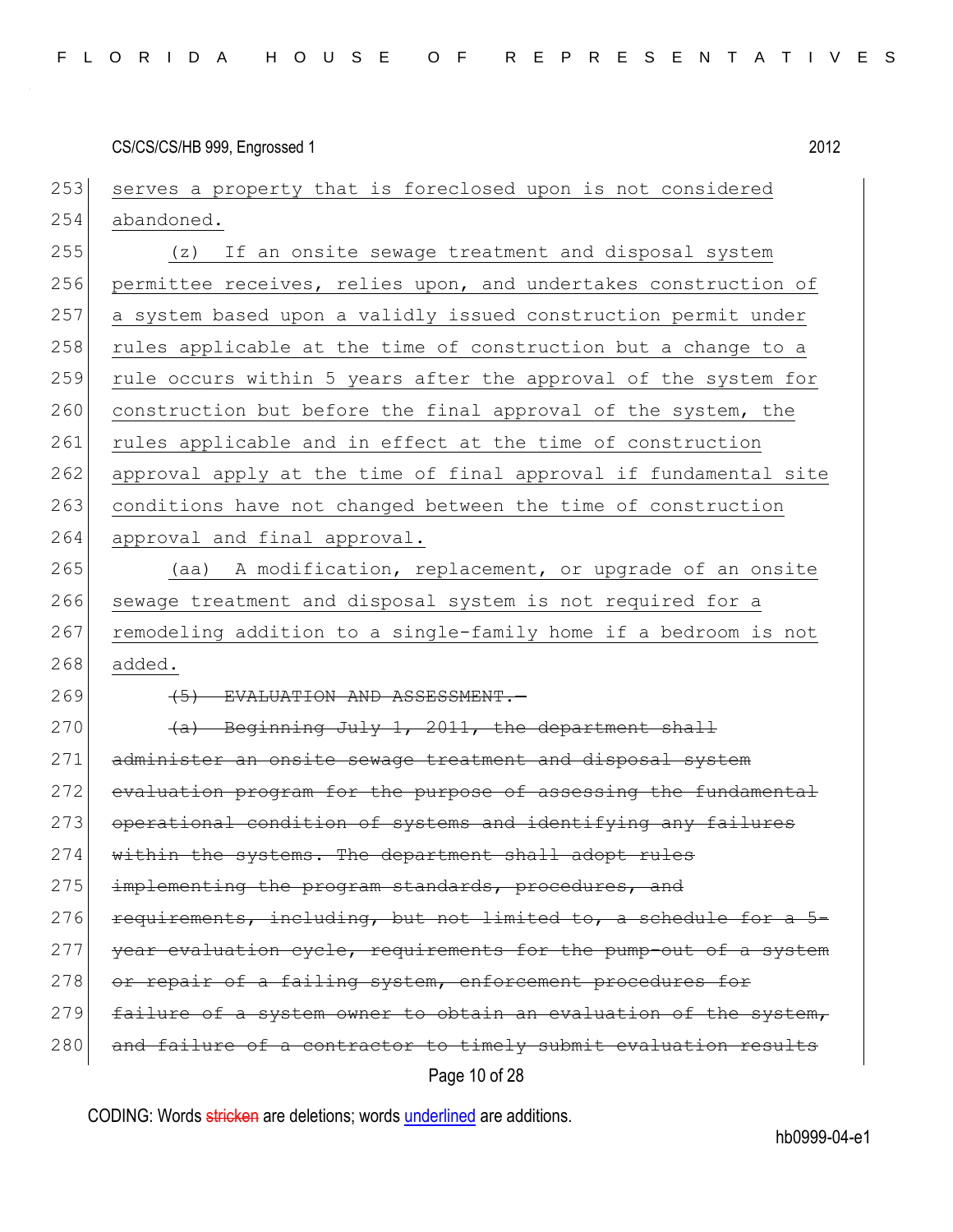|     | CS/CS/CS/HB 999, Engrossed 1<br>2012                             |
|-----|------------------------------------------------------------------|
| 281 | to the department and the system owner. The department shall     |
| 282 | ensure statewide implementation of the evaluation and assessment |
| 283 | program by January 1, 2016.                                      |
| 284 | (b) Owners of an onsite sewage treatment and disposal            |
| 285 | system, excluding a system that is required to obtain an         |
| 286 | operating permit, shall have the system evaluated at least once  |
| 287 | every 5 years to assess the fundamental operational condition of |
| 288 | the system, and identify any failure within the system.          |
| 289 | (e) All evaluation procedures must be documented and             |
| 290 | nothing in this subsection limits the amount of detail an        |
| 291 | evaluator may provide at his or her professional discretion. The |
| 292 | evaluation must include a tank and drainfield evaluation, a      |
| 293 | written assessment of the condition of the system, and, if       |
| 294 | necessary, a disclosure statement pursuant to the department's   |
| 295 | procedure.                                                       |
| 296 | (d)1. Systems being evaluated that were installed prior to       |
| 297 | January 1, 1983, shall meet a minimum 6-inch separation from the |
| 298 | bottom of the drainfield to the wettest season water table       |
| 299 | elevation as defined by department rule. All drainfield repairs, |
| 300 | replacements or modifications to systems installed prior to      |
| 301 | January 1, 1983, shall meet a minimum 12-inch separation from    |
| 302 | the bottom of the drainfield to the wettest season water table   |
| 303 | elevation as defined by department rule.                         |
| 304 | 2. Systems being evaluated that were installed on or after       |
|     |                                                                  |

Page 11 of 28 305 January 1, 1983, shall meet a minimum 12-inch separation from 306 the bottom of the drainfield to the wettest season water table 307 elevation as defined by department rule. All drainfield repairs, 308 replacements or modification to systems developed on or after

CODING: Words stricken are deletions; words underlined are additions.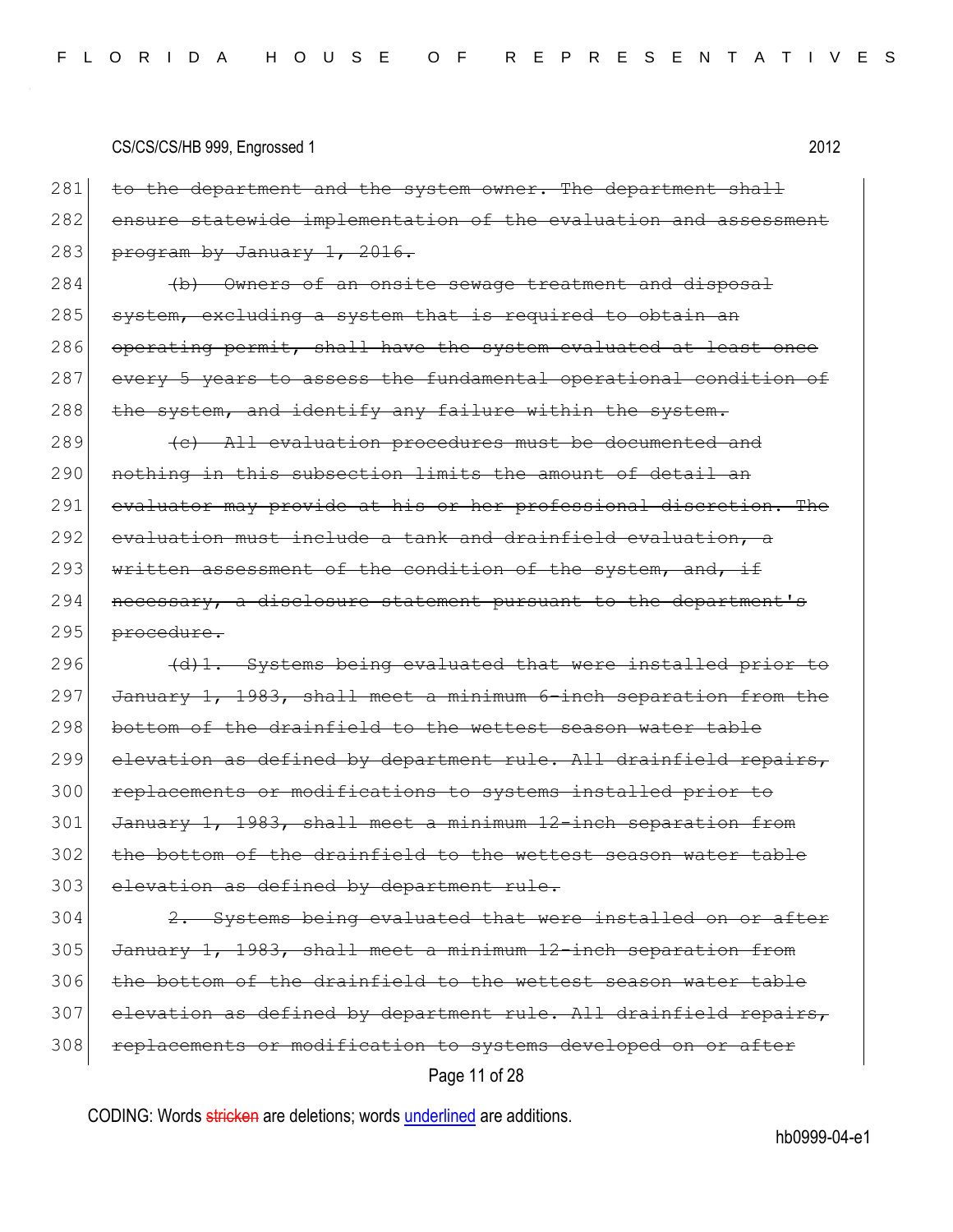309 January 1, 1983, shall meet a minimum 24-inch separation from  $310$  the bottom of the drainfield to the wettest season water table 311 elevation.

 (e) If documentation of a tank pump-out or a permitted new installation, repair, or modification of the system within the previous 5 years is provided, and states the capacity of the tank and indicates that the condition of the tank is not a 316 sanitary or public health nuisance pursuant to department rule, 317 a pump-out of the system is not required.

 $318$  (f) Owners are responsible for paying the cost of any 319 required pump-out, repair, or replacement pursuant to department 320 rule, and may not request partial evaluation or the omission of 321 portions of the evaluation.

 $322$  (g) Each evaluation or pump-out required under this 323 subsection must be performed by a septic tank contractor or 324 master septic tank contractor registered under part III of 325 chapter 489, a professional engineer with wastewater treatment 326 system experience licensed pursuant to chapter 471, or an 327 environmental health professional certified under chapter 381 in 328 the area of onsite sewage treatment and disposal system 329 evaluation.

 $330$  (h) The evaluation report fee collected pursuant to s.  $331$   $381.0066(2)$  (b) shall be remitted to the department by the 332 evaluator at the time the report is submitted.

Page 12 of 28  $(i)$  Prior to any evaluation deadline, the department must provide a minimum of 60 days' notice to owners that their systems must be evaluated by that deadline. The department may include a copy of any homeowner educational materials developed

CODING: Words stricken are deletions; words underlined are additions.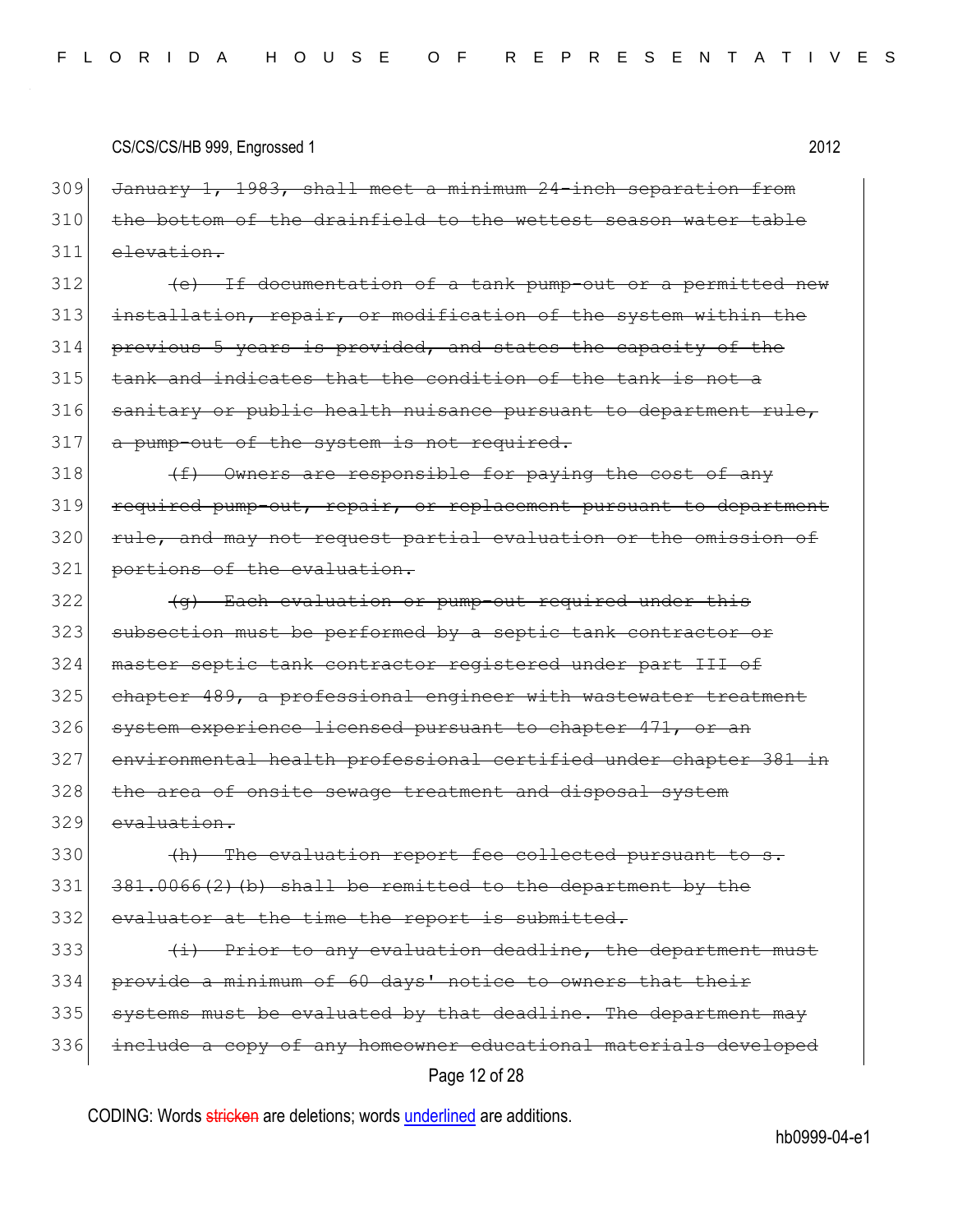pursuant to this section which provides information on the proper maintenance of onsite sewage treatment and disposal 339 systems.

340 (5)<del>(6)</del> ENFORCEMENT; RIGHT OF ENTRY; CITATIONS.

 (a) Department personnel who have reason to believe noncompliance exists, may at any reasonable time, enter the premises permitted under ss. 381.0065-381.0066, or the business premises of any septic tank contractor or master septic tank contractor registered under part III of chapter 489, or any premises that the department has reason to believe is being 347 operated or maintained not in compliance, to determine compliance with the provisions of this section, part I of chapter 386, or part III of chapter 489 or rules or standards adopted under ss. 381.0065-381.0067, part I of chapter 386, or part III of chapter 489. As used in this paragraph, the term "premises" does not include a residence or private building. To gain entry to a residence or private building, the department must obtain permission from the owner or occupant or secure an inspection warrant from a court of competent jurisdiction.

 (b)1. The department may issue citations that may contain 357 an order of correction or an order to pay a fine, or both, for violations of ss. 381.0065-381.0067, part I of chapter 386, or part III of chapter 489 or the rules adopted by the department, 360 when a violation of these sections or rules is enforceable by an 361 administrative or civil remedy, or when a violation of these 362 sections or rules is a misdemeanor of the second degree. A citation issued under ss. 381.0065-381.0067, part I of chapter 386, or part III of chapter 489 constitutes a notice of proposed

#### Page 13 of 28

CODING: Words stricken are deletions; words underlined are additions.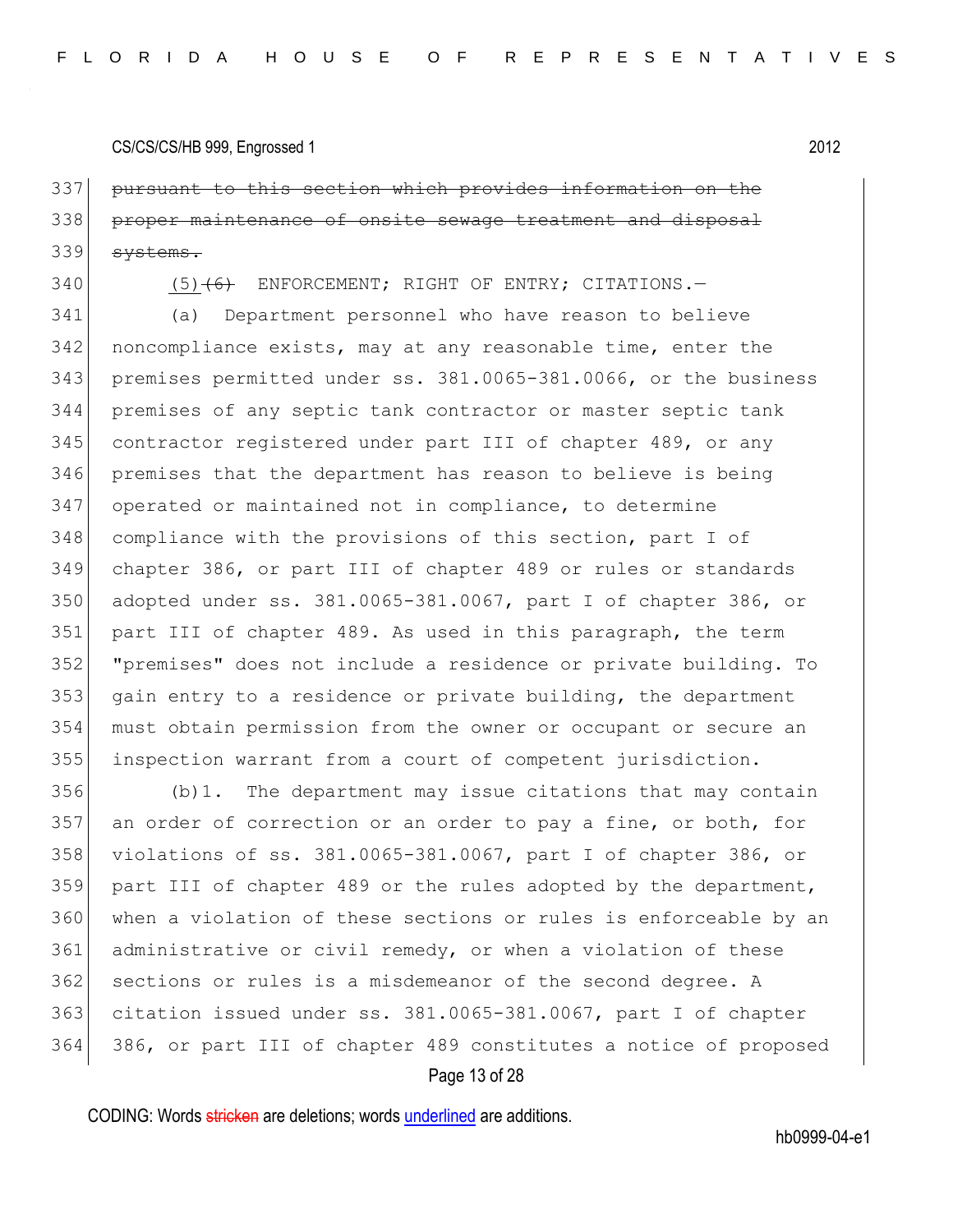365 agency action.

366 2. A citation must be in writing and must describe the 367 particular nature of the violation, including specific reference 368 to the provisions of law or rule allegedly violated.

 3. The fines imposed by a citation issued by the department may not exceed \$500 for each violation. Each day the violation exists constitutes a separate violation for which a 372 citation may be issued.

373 4. The department shall inform the recipient, by written 374 notice pursuant to ss.  $120.569$  and  $120.57$ , of the right to an 375 administrative hearing to contest the citation within 21 days 376 after the date the citation is received. The citation must 377 contain a conspicuous statement that if the recipient fails to 378 pay the fine within the time allowed, or fails to appear to 379 contest the citation after having requested a hearing, the 380 recipient has waived the recipient's right to contest the 381 citation and must pay an amount up to the maximum fine.

 5. The department may reduce or waive the fine imposed by the citation. In determining whether to reduce or waive the fine, the department must consider the gravity of the violation, 385 the person's attempts at correcting the violation, and the person's history of previous violations including violations for which enforcement actions were taken under ss. 381.0065- 381.0067, part I of chapter 386, part III of chapter 489, or other provisions of law or rule.

390 6. Any person who willfully refuses to sign and accept a 391 citation issued by the department commits a misdemeanor of the 392 second degree, punishable as provided in s. 775.082 or s.

#### Page 14 of 28

CODING: Words stricken are deletions; words underlined are additions.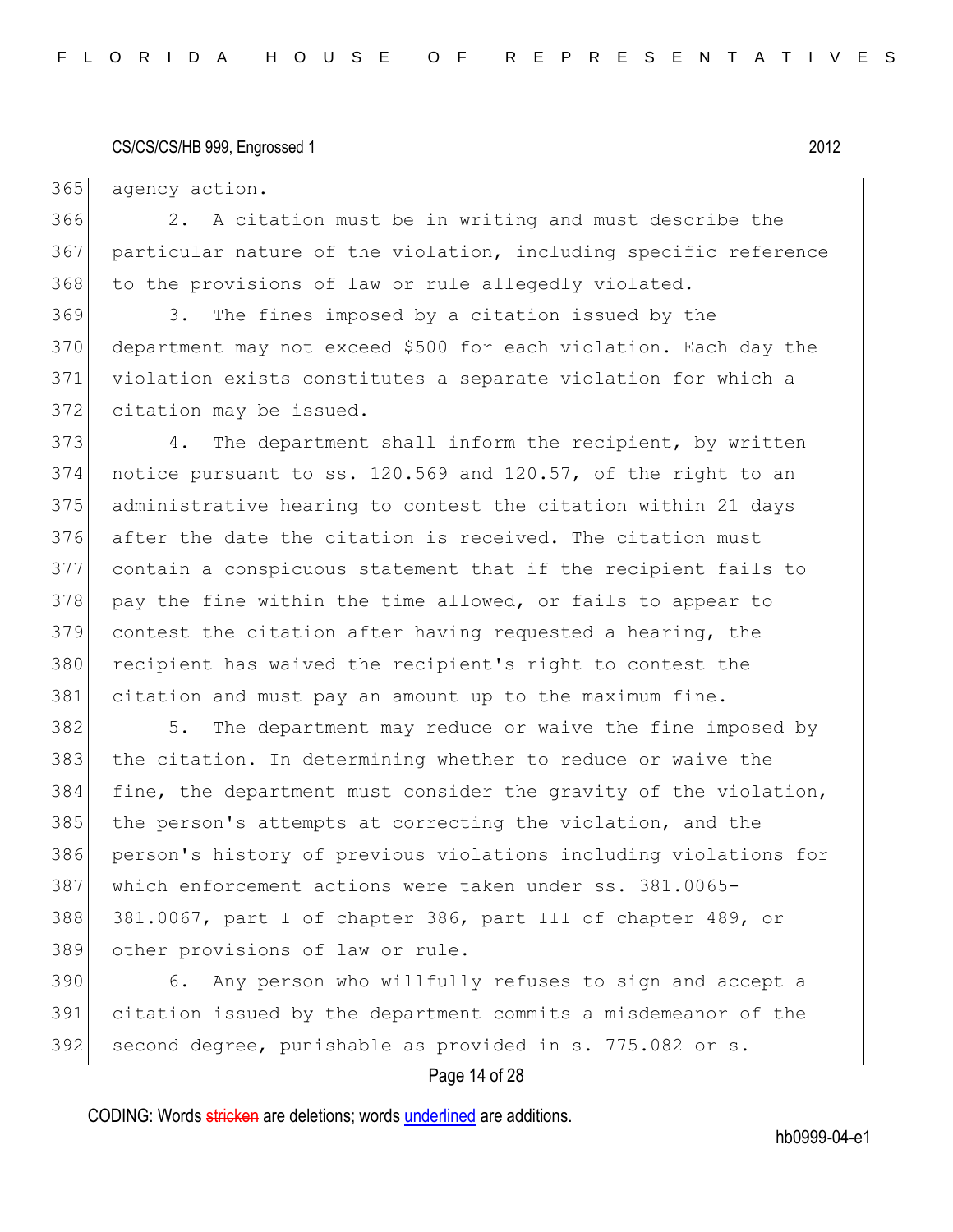393 775.083.

 7. The department, pursuant to ss. 381.0065-381.0067, part I of chapter 386, or part III of chapter 489, shall deposit any fines it collects in the county health department trust fund for use in providing services specified in those sections.

398 8. This section provides an alternative means of enforcing 399 ss. 381.0065-381.0067, part I of chapter 386, and part III of 400 chapter 489. This section does not prohibit the department from 401 enforcing ss. 381.0065-381.0067, part I of chapter 386, or part 402 III of chapter 489, or its rules, by any other means. However, 403 the department must elect to use only a single method of 404 enforcement for each violation.

Page 15 of 28 405 (6)<del>(7)</del> LAND APPLICATION OF SEPTAGE PROHIBITED. - Effective 406 January 1, 2016, the land application of septage from onsite 407 sewage treatment and disposal systems is prohibited. By February  $408$  1, 2011, the department, in consultation with the Department of 409 Environmental Protection, shall provide a report to the 410 Governor, the President of the Senate, and the Speaker of the 411 House of Representatives, recommending alternative methods to 412 establish enhanced treatment levels for the land application of 413 septage from onsite sewage and disposal systems. The report 414 shall include, but is not limited to, a schedule for the 415 reduction in land application, appropriate treatment levels, 416 alternative methods for treatment and disposal, enhanced 417 application site permitting requirements including any 418 requirements for nutrient management plans, and the range of 419 costs to local governments, affected businesses, and individuals 420 for alternative treatment and disposal methods. The report shall

CODING: Words stricken are deletions; words underlined are additions.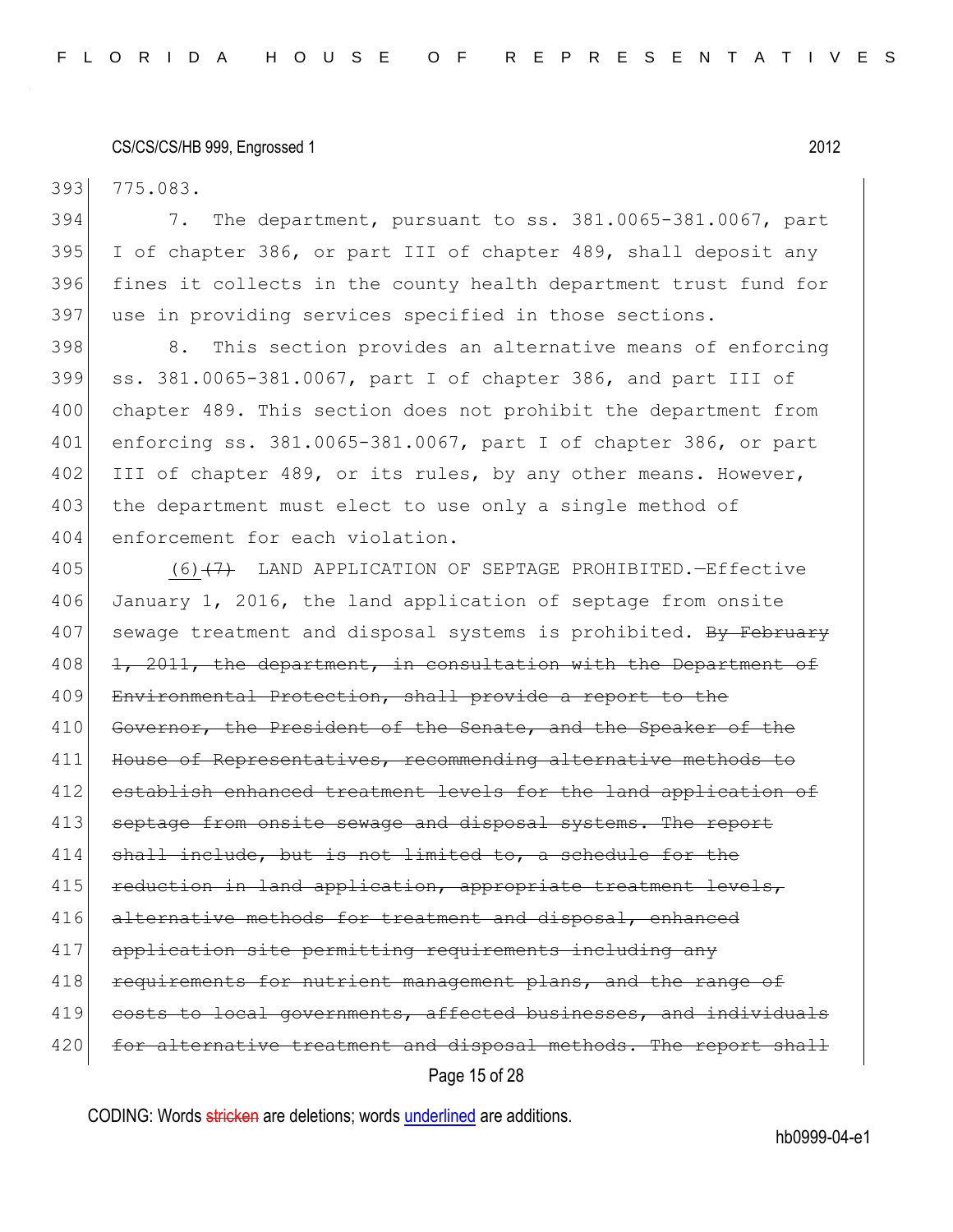| CS/CS/CS/HB 999, Engrossed 1 | 2012 |
|------------------------------|------|
|                              |      |

| 421<br>also include any recommendations for legislation or rule         |
|-------------------------------------------------------------------------|
| 422<br>authority needed to reduce land application of septage.          |
| 423<br>Section 2. Section 381.00651, Florida Statutes, is created       |
| 424<br>to read:                                                         |
| 425<br>381.00651 Periodic evaluation and assessment of onsite           |
| 426<br>sewage treatment and disposal systems.-                          |
| 427<br>(1) For the purposes of this section, the term "first            |
| 428<br>magnitude spring" means a spring that has a median water         |
| 429<br>discharge of greater than or equal to 100 cubic feet per second  |
| 430<br>for the period of record, as determined by the Department of     |
| 431<br>Environmental Protection.                                        |
| 432<br>(2) A county or municipality that contains a first               |
| 433<br>magnitude spring shall, by no later than January 1, 2013,        |
| 434<br>develop and adopt by local ordinance an onsite sewage treatment  |
| 435<br>and disposal system evaluation and assessment program that meets |
| 436<br>the requirements of this section. The ordinance may apply within |
| 437<br>all or part of its geographic area. Those counties or            |
| 438<br>municipalities containing a first magnitude spring which have    |
| 439<br>already adopted an onsite sewage treatment and disposal system   |
| evaluation and assessment program and which meet the                    |
| grandfathering requirements contained in this section, or have          |
| chosen to opt out of this section in the manner provided herein,        |
| 443<br>are exempt from the requirement to adopt an ordinance            |
| 444<br>implementing an evaluation and assessment program. The governing |
| 445<br>body of a local government that chooses to opt out of this       |
| 446<br>section, by a majority plus one vote of the members of the       |
| 447<br>governing board, shall do so by adopting a resolution that       |
| 448<br>indicates an intent on the part of such local government not to  |
|                                                                         |

# Page 16 of 28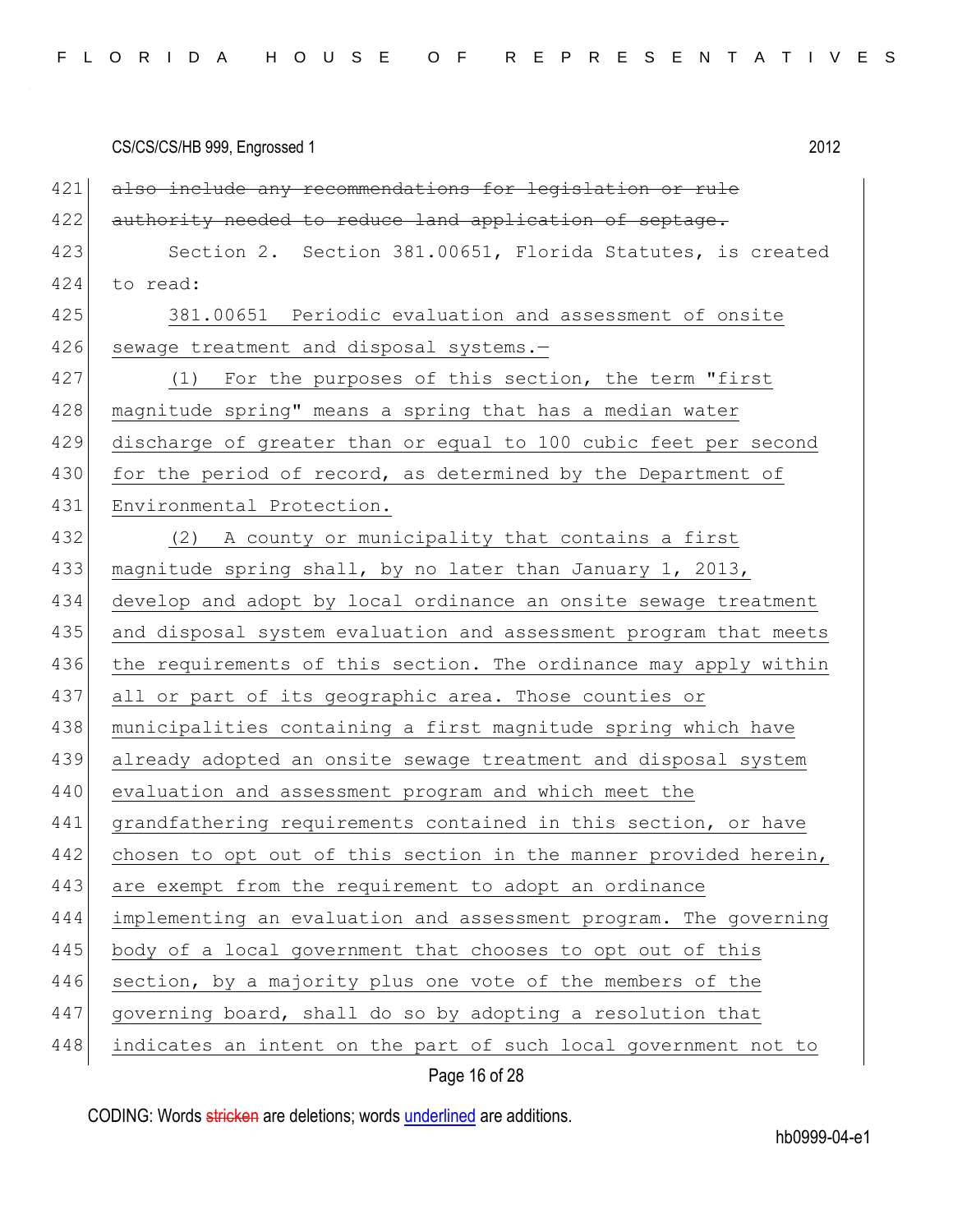| 449 | adopt an onsite sewage treatment and disposal system evaluation  |
|-----|------------------------------------------------------------------|
| 450 | and assessment program. Such resolution shall be addressed and   |
| 451 | transmitted to the Secretary of State. Absent an interlocal      |
| 452 | agreement or county charter provision to the contrary, a         |
| 453 | municipality may elect to opt out of the requirements of this    |
| 454 | section, by a majority plus one vote of the members of the       |
| 455 | governing board, notwithstanding a contrary decision of the      |
| 456 | governing body of a county. Any local government that has        |
| 457 | properly opted out of this section but subsequently chooses to   |
| 458 | adopt an evaluation and assessment program may do so only        |
| 459 | pursuant to the requirements of this section and may not deviate |
| 460 | from such requirements.                                          |
| 461 | (3) Any county or municipality that does not contain a           |
| 462 | first magnitude spring may at any time develop and adopt by      |
| 463 | local ordinance an onsite sewage treatment and disposal system   |
| 464 | evaluation and assessment program, provided such program meets   |
| 465 | and does not deviate from the requirements of this section.      |
| 466 | Notwithstanding any other provision in this section, a<br>(4)    |
| 467 | county or municipality that has adopted a program before July 1, |
| 468 | 2011, may continue to enforce its current program without having |
| 469 | to meet the requirements of this section, provided such program  |
| 470 | does not require an evaluation at the point of sale in a real    |
| 471 | estate transaction.                                              |
| 472 | Any county or municipality may repeal an ordinance<br>(5)        |
| 473 | adopted pursuant to this section only if the county or           |
| 474 | municipality notifies the Secretary of State by letter of the    |
| 475 | repeal. No county or municipality may adopt an onsite sewage     |
| 476 | treatment and disposal system evaluation and assessment program  |
|     | Page 17 of 28                                                    |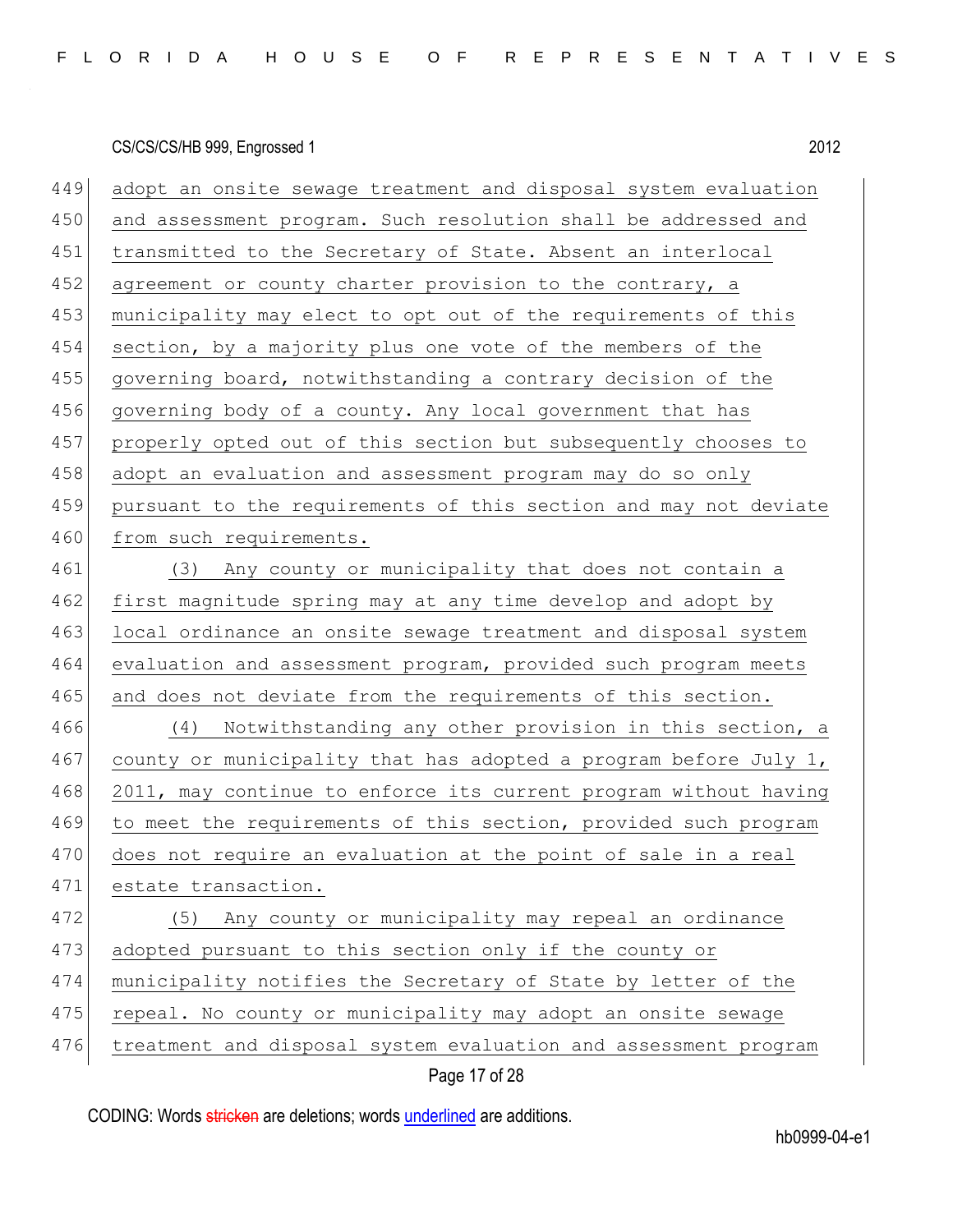477 except pursuant to this section. 478 (6) The requirements for an onsite sewage treatment and 479 disposal system evaluation and assessment program are as 480 follows: 481 (a) Evaluations.—An evaluation of each onsite sewage 482 treatment and disposal system within all or part of the county's 483 or municipality's jurisdiction must take place once every 5 484 years to assess the fundamental operational condition of the 485 system and to identify system failures. The ordinance may not 486 mandate an evaluation at the point of sale in a real estate 487 transaction and may not require a soil examination. The location 488 of the system shall be identified. A tank and drainfield 489 evaluation and a written assessment of the overall condition of 490 the system pursuant to the assessment procedure prescribed in 491 subsection (7) are required. 492 (b) Qualified contractors.—Each evaluation required under 493 this subsection must be performed by a qualified contractor, who 494 may be a septic tank contractor or master septic tank contractor 495 registered under part III of chapter 489, a professional 496 engineer having wastewater treatment system experience and 497 licensed under chapter 471, or an environmental health 498 professional certified under this chapter in the area of onsite 499 sewage treatment and disposal system evaluation. Evaluations and 500 pump-outs may also be performed by an authorized employee 501 working under the supervision of an individual listed in this 502 paragraph; however, all evaluation forms must be signed by a 503 qualified contractor in writing or by electronic signature. 504 (c) Repair of systems.—The local ordinance may not require

Page 18 of 28

CODING: Words stricken are deletions; words underlined are additions.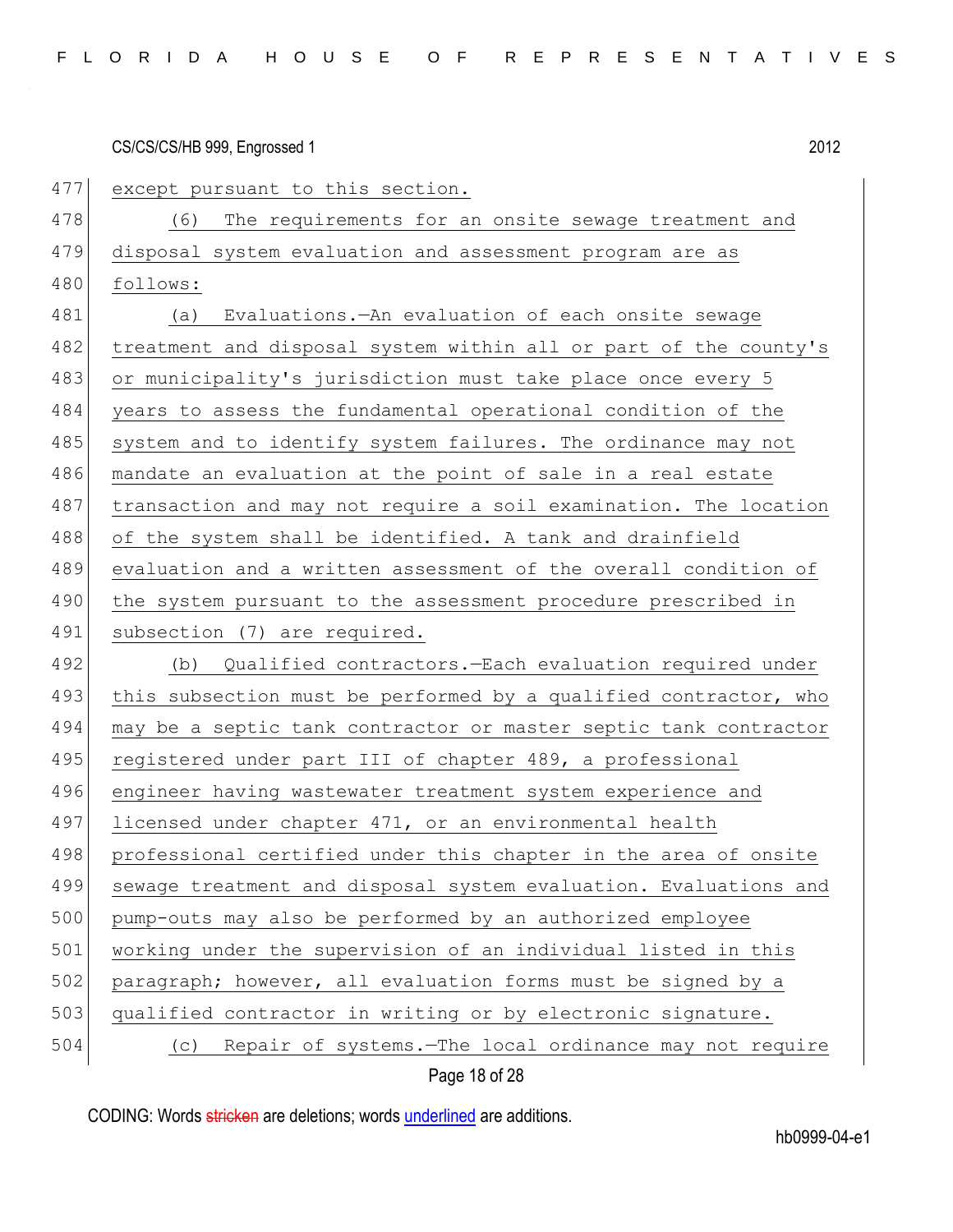505 a repair, modification, or replacement of a system as a result of an evaluation unless the evaluation identifies a system 507 failure. For purposes of this subsection, the term "system failure" means a condition existing within an onsite sewage treatment and disposal system which results in the discharge of 510 untreated or partially treated wastewater onto the ground surface or into surface water or that results in the failure of building plumbing to discharge properly and presents a sanitary nuisance. A system is not in failure if the system does not have a minimum separation distance between the drainfield and the wettest season water table or if an obstruction in a sanitary line or an effluent screen or filter prevents effluent from flowing into a drainfield. If a system failure is identified and several allowable remedial measures are available to resolve the 519 failure, the system owner may choose the least costly allowable 520 remedial measure to fix the system. There may be instances in 521 which a pump-out is sufficient to resolve a system failure. Allowable remedial measures to resolve a system failure are limited to what is necessary to resolve the failure and must 524 meet, to the maximum extent practicable, the requirements of the 525 repair code in effect when the repair is made, subject to the exceptions specified in s. 381.0065(4)(g). An engineer-designed performance-based treatment system to reduce nutrients may not be required as an alternative remediation measure to resolve the failure of a conventional system. (d) Exemptions.— 531 1. The local ordinance shall exempt from the evaluation 532 requirements any system that is required to obtain an operating

Page 19 of 28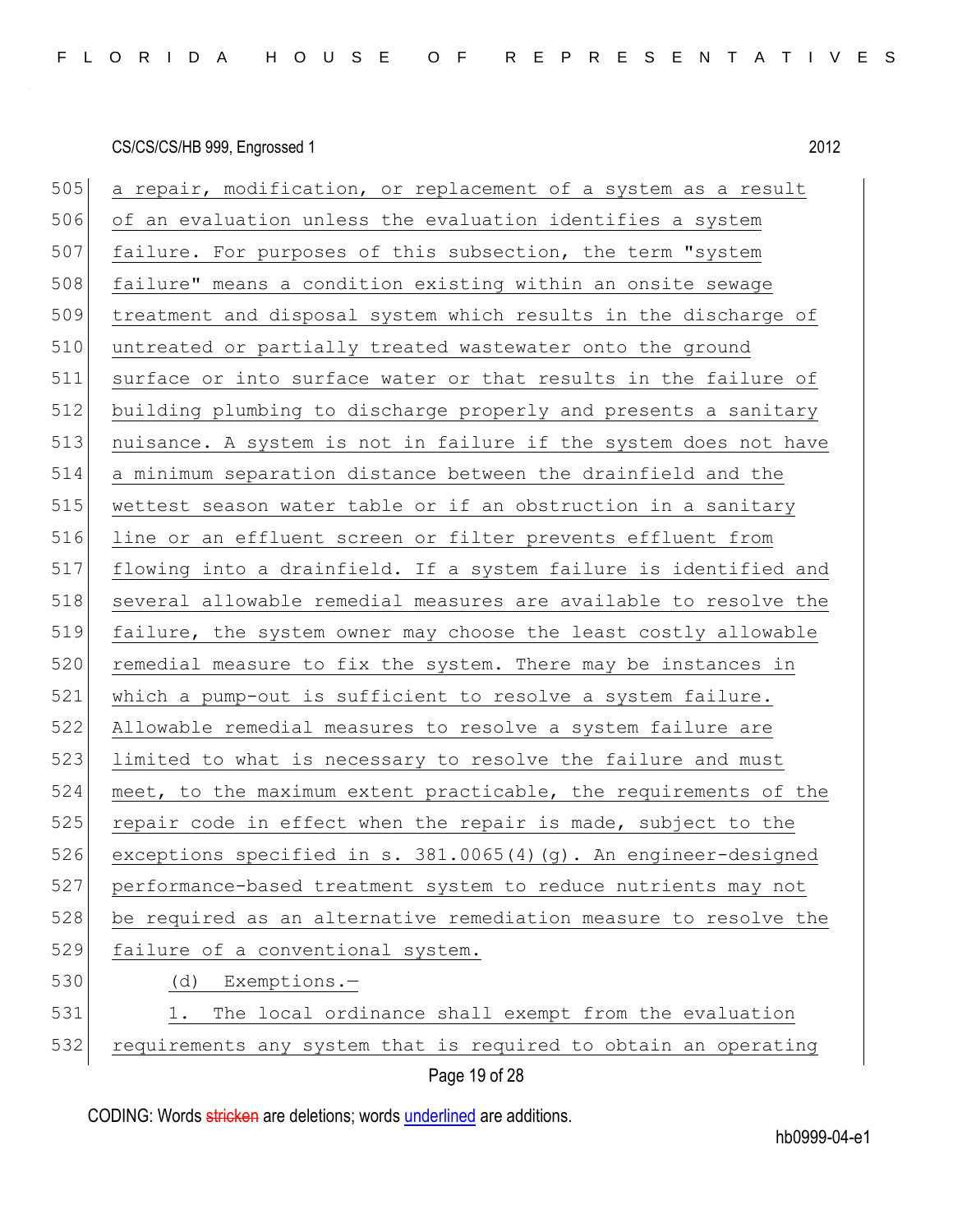| 533 | permit pursuant to state law or that is inspected by the         |
|-----|------------------------------------------------------------------|
| 534 | department pursuant to the annual permit inspection requirements |
| 535 | of chapter 513.                                                  |
| 536 | The local ordinance may provide for an exemption or an<br>2.     |
| 537 | extension of time to obtain an evaluation and assessment if      |
| 538 | connection to a sewer system is available, connection to the     |
| 539 | sewer system is imminent, and written arrangements for payment   |
| 540 | of any utility assessments or connection fees have been made by  |
| 541 | the system owner.                                                |
| 542 | 3. An onsite sewage treatment and disposal system serving        |
| 543 | a residential dwelling unit on a lot with a ratio of one bedroom |
| 544 | per acre or greater is exempt from the requirements of this      |
| 545 | section and may not be included in any onsite sewage treatment   |
| 546 | and disposal system inspection program.                          |
| 547 | The following procedures shall be used for conducting<br>(7)     |
| 548 | evaluations:                                                     |
| 549 | Tank evaluation. The tank evaluation shall assess the<br>(a)     |
| 550 | apparent structural condition and watertightness of the tank and |
| 551 | shall estimate the size of the tank. The evaluation must include |
| 552 | a pump-out. However, an ordinance may not require a pump-out if  |
| 553 | there is documentation indicating that a tank pump-out or a      |
| 554 | permitted new installation, repair, or modification of the       |
| 555 | system has occurred within the previous 5 years, identifying the |
| 556 | capacity of the tank, and indicating that the condition of the   |
| 557 | tank is structurally sound and watertight. Visual inspection of  |
| 558 | the tank must be made when the tank is empty to detect cracks,   |
| 559 | leaks, or other defects. Baffles or tees must be checked to      |
| 560 | ensure that they are intact and secure. The evaluation shall     |

# Page 20 of 28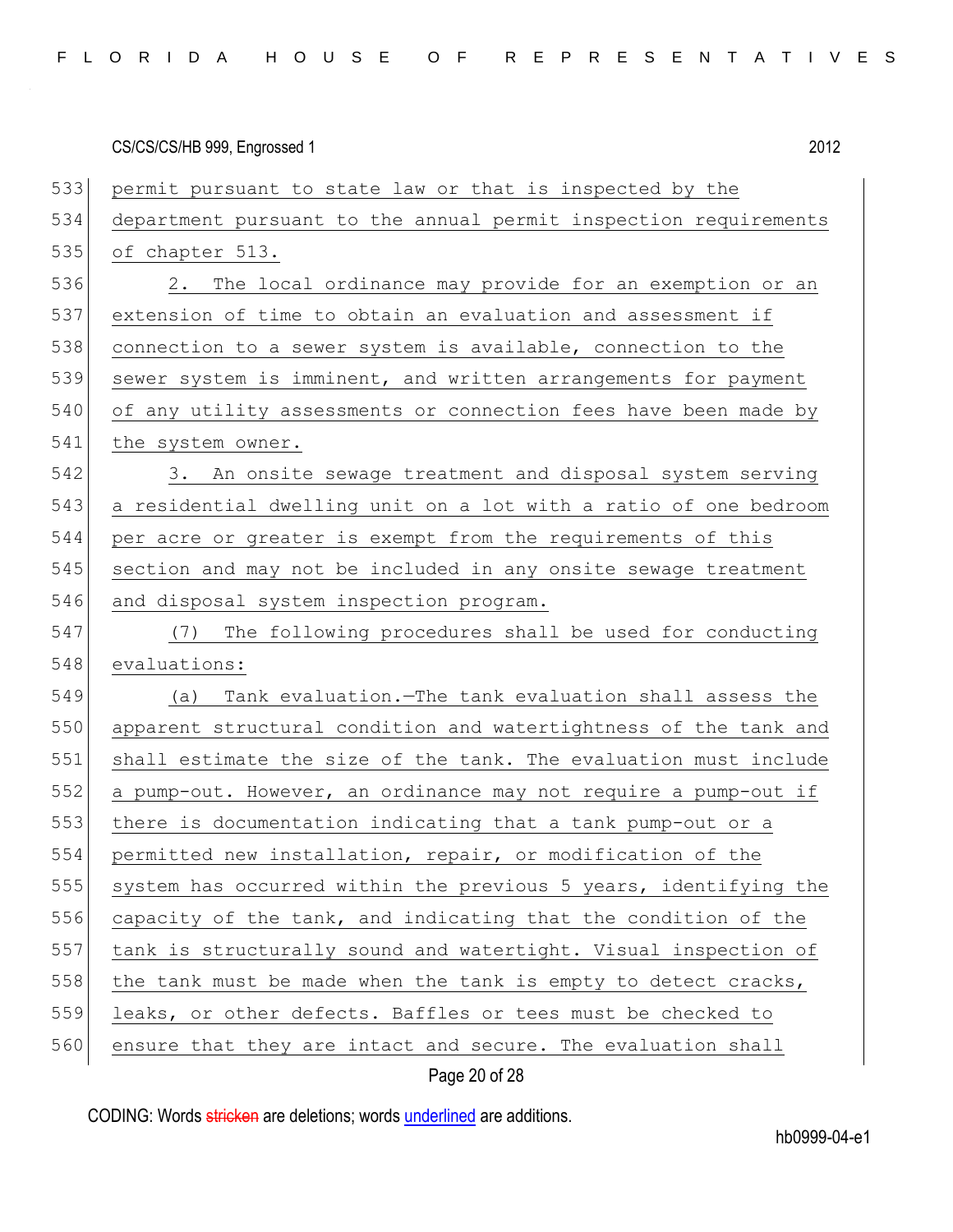| 561 | note the presence and condition of outlet devices, effluent      |
|-----|------------------------------------------------------------------|
| 562 | filters, and compartment walls; any structural defect in the     |
| 563 | tank; the condition and fit of the tank lid, including manholes; |
| 564 | whether surface water can infiltrate the tank; and whether the   |
| 565 | tank was pumped out. If the tank, in the opinion of the          |
| 566 | qualified contractor, is in danger of being damaged by leaving   |
| 567 | the tank empty after inspection, the tank shall be refilled      |
| 568 | before concluding the inspection. Broken or damaged lids or      |
| 569 | manholes shall be replaced without obtaining a repair permit.    |
| 570 | (b) Drainfield evaluation. The drainfield evaluation must        |
| 571 | include a determination of the approximate size and location of  |
| 572 | the drainfield. The evaluation shall state whether there is any  |
| 573 | sewage or effluent visible on the ground or discharging to a     |
| 574 | ditch or other water body and the location of any downspout or   |
| 575 | other source of water near or in the vicinity of the drainfield. |
| 576 | (c) Special circumstances. - If the system contains pumps,       |
| 577 | siphons, or alarms, the following information may be provided at |
| 578 | the request of the homeowner:                                    |
| 579 | 1. An assessment of dosing tank integrity, including the         |
| 580 | approximate volume and the type of material used in the tank's   |
| 581 | construction;                                                    |
| 582 | 2. Whether the pump is elevated off the bottom of the            |
| 583 | chamber and its operational status;                              |
| 584 | Whether the system has a check valve and purge hole;<br>3.       |
| 585 | and                                                              |
| 586 | Whether the system has a high-water alarm, and if so<br>4.       |
| 587 | whether the alarm is audio or visual or both, the location and   |
| 588 | operational condition of the alarm, and whether the electrical   |
|     | Page 21 of 28                                                    |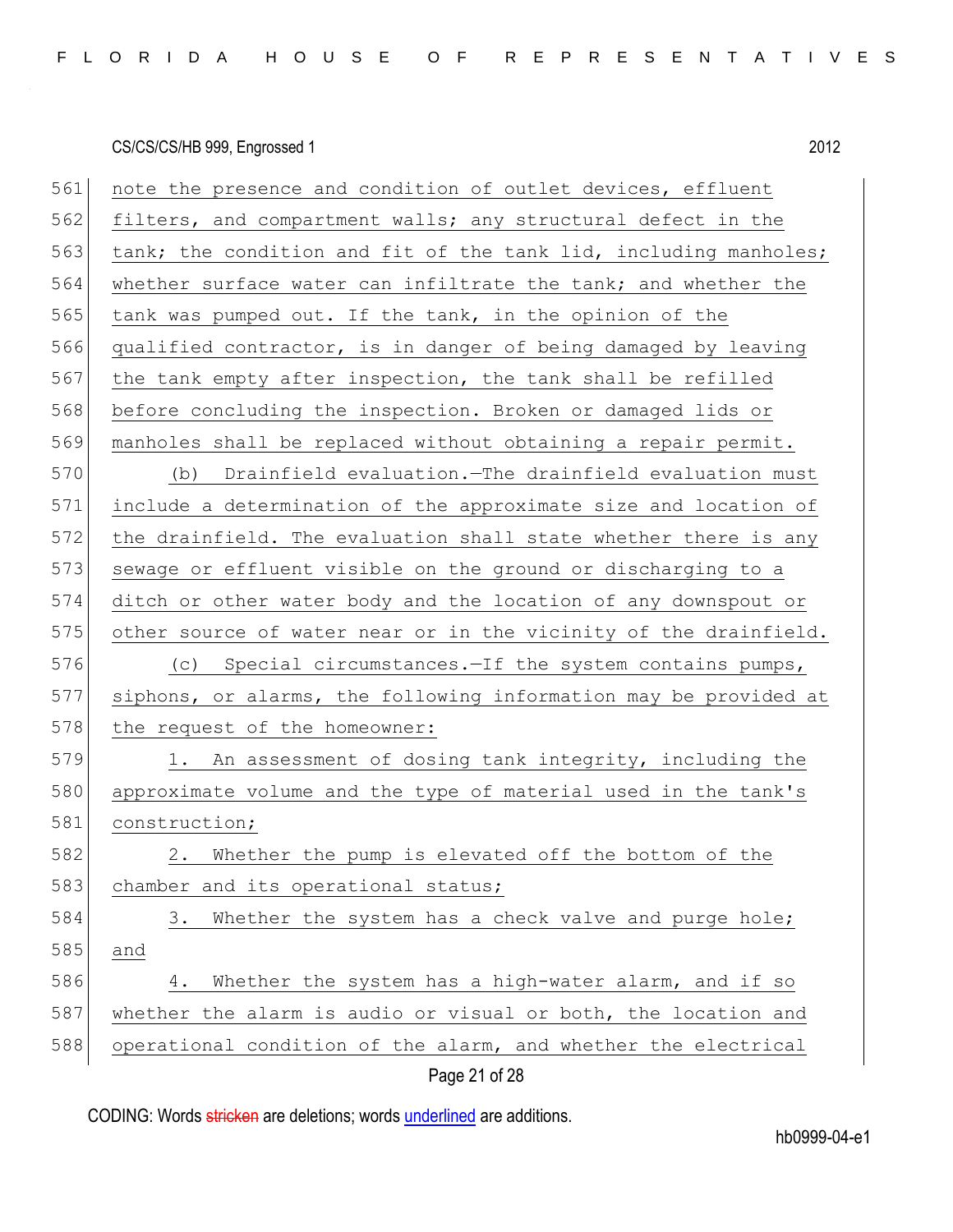| 589 | connections to the alarm appear satisfactory.                   |
|-----|-----------------------------------------------------------------|
| 590 |                                                                 |
| 591 | If the homeowner does not request this information, the         |
| 592 | qualified contractor and its employee are not liable for any    |
| 593 | damages directly relating from a failure of the system's pumps, |
| 594 | siphons, or alarms. This exclusion of liability must be stated  |
| 595 | on the front cover of the report required under paragraph (d).  |
| 596 | (d) Assessment procedure.-All evaluation procedures used        |
| 597 | by a qualified contractor shall be documented in the            |
| 598 | environmental health database of the Department of Health. The  |
| 599 | qualified contractor shall provide a copy of a written, signed  |
| 600 | evaluation report to the property owner upon completion of the  |
| 601 | evaluation and to the county health department within 30 days   |
| 602 | after the evaluation. The report shall contain the name and     |
| 603 | license number of the company providing the report. A copy of   |
| 604 | the evaluation report shall be retained by the local county     |
| 605 | health department for a minimum of 5 years and until a          |
| 606 | subsequent inspection report is filed. The front cover of the   |
| 607 | report must identify any system failure and include a clear and |
| 608 | conspicuous notice to the owner that the owner has a right to   |
| 609 | have any remediation of the failure performed by a qualified    |
| 610 | contractor other than the contractor performing the evaluation. |
| 611 | The report must further identify any crack, leak, improper fit, |
| 612 | or other defect in the tank, manhole, or lid, and any other     |
| 613 | damaged or missing component; any sewage or effluent visible on |
| 614 | the ground or discharging to a ditch or other surface water     |
| 615 | body; any downspout, stormwater, or other source of water       |
| 616 | directed onto or toward the system; and any other maintenance   |

Page 22 of 28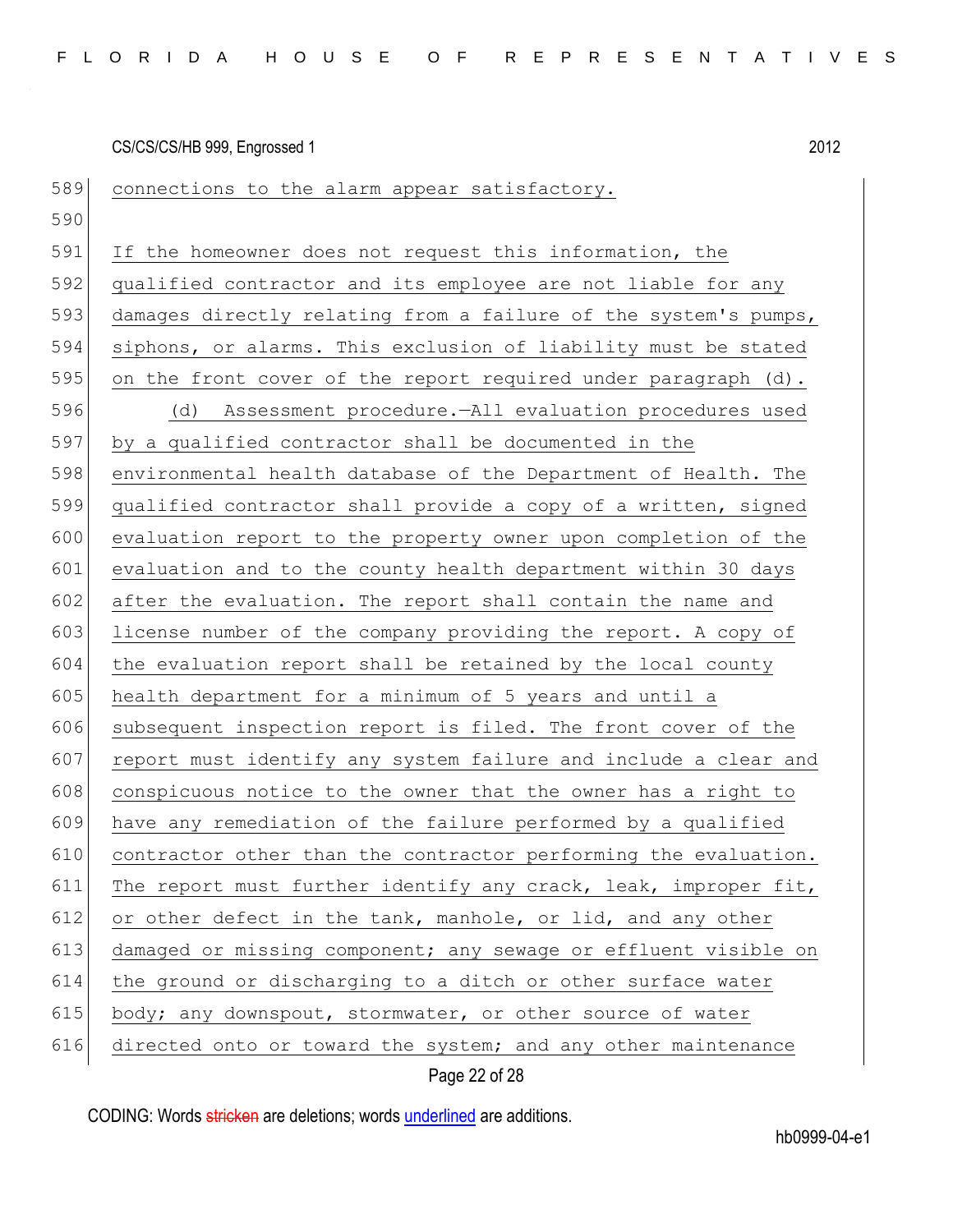| 617<br>need or condition of the system at the time of the evaluation   |
|------------------------------------------------------------------------|
| which, in the opinion of the qualified contractor, would               |
| possibly interfere with or restrict any future repair or               |
| modification to the existing system. The report shall conclude         |
| with an overall assessment of the fundamental operational              |
| condition of the system.                                               |
| 623<br>(8)<br>The county health department shall administer any        |
| evaluation program on behalf of a county, or a municipality            |
| within the county, that has adopted an evaluation program              |
| pursuant to this section. In order to administer the evaluation        |
| program, the county or municipality, in consultation with the          |
| county health department, may develop a reasonable fee schedule        |
| to be used solely to pay for the costs of administering the            |
| evaluation program. Such a fee schedule shall be identified in         |
| the ordinance that adopts the evaluation program. When arriving        |
| at a reasonable fee schedule, the estimated annual revenues to         |
| be derived from fees may not exceed reasonable estimated annual        |
| costs of the program. Fees shall be assessed to the system owner       |
| during an inspection and separately identified on the invoice of       |
| 636<br>the qualified contractor. Fees shall be remitted by the         |
| qualified contractor to the county health department. The county       |
| 638<br>health department's administrative responsibilities include the |
| following:                                                             |
| Providing a notice to the system owner at least 60<br>(a)              |
| days before the system is due for an evaluation. The notice may        |
| include information on the proper maintenance of onsite sewage         |
| treatment and disposal systems.                                        |
| In consultation with the Department of Health,<br>(b)                  |
|                                                                        |

Page 23 of 28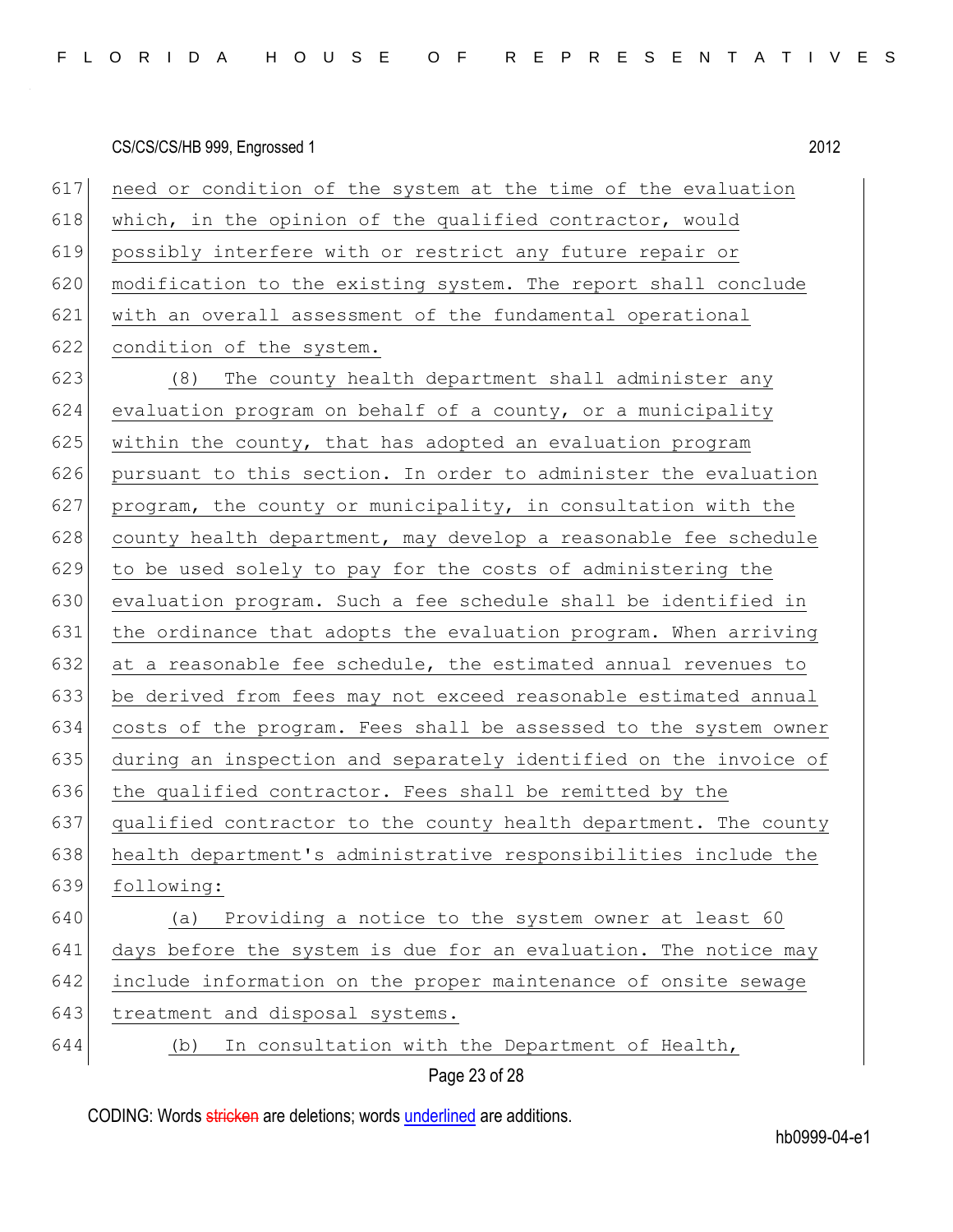| 645 | providing uniform disciplinary procedures and penalties for      |
|-----|------------------------------------------------------------------|
| 646 | qualified contractors who do not comply with the requirements of |
| 647 | the adopted ordinance, including, but not limited to, failure to |
| 648 | provide the evaluation report as required in this subsection to  |
| 649 | the system owner and the county health department. Only the      |
| 650 | county health department may assess penalties against system     |
| 651 | owners for failure to comply with the adopted ordinance,         |
| 652 | consistent with existing requirements of law.                    |
| 653 | (9) (a) A county or municipality that adopts an onsite           |
| 654 | sewage treatment and disposal system evaluation and assessment   |
| 655 | program pursuant to this section shall notify the Secretary of   |
| 656 | Environmental Protection, the Department of Health, and the      |
| 657 | applicable county health department upon the adoption of its     |
| 658 | ordinance establishing the program.                              |
| 659 | Upon receipt of the notice under paragraph (a), the<br>(b)       |
| 660 | Department of Environmental Protection shall, within existing    |
| 661 | resources, notify the county or municipality of the potential    |
| 662 | use of, and access to, program funds under the Clean Water State |
| 663 | Revolving Fund or s. 319 of the Clean Water Act, provide         |
| 664 | guidance in the application process to receive such moneys, and  |
| 665 | provide advice and technical assistance to the county or         |
| 666 | municipality on how to establish a low-interest revolving loan   |
| 667 | program or how to model a revolving loan program after the low-  |
| 668 | interest loan program of the Clean Water State Revolving Fund.   |
| 669 | This paragraph does not obligate the Department of Environmental |
| 670 | Protection to provide any county or municipality with money to   |
| 671 | fund such programs.                                              |
| 672 | The Department of Health may not adopt any rule that<br>(C)      |

Page 24 of 28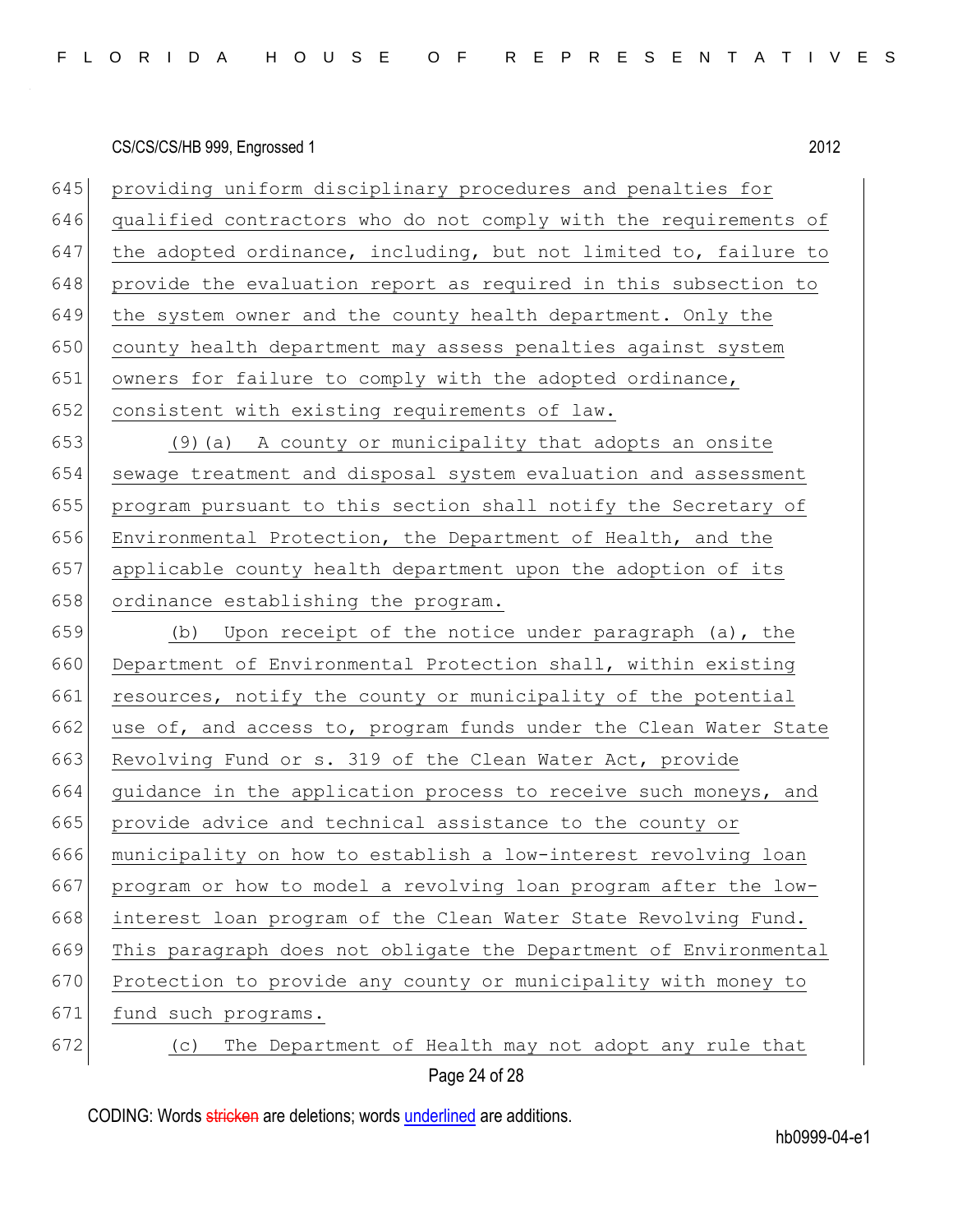673 alters the provisions of this section. 674 (d) The Department of Health must allow county health 675 departments and qualified contractors access to the 676 environmental health database to track relevant information and 677 assimilate data from assessment and evaluation reports of the 678 overall condition of onsite sewage treatment and disposal 679 systems. The environmental health database must be used by 680 contractors to report each service and evaluation event and by a 681 county health department to notify owners of onsite sewage 682 treatment and disposal systems when evaluations are due. Data 683 and information must be recorded and updated as service and 684 evaluations are conducted and reported. 685 (10) This section does not: 686 (a) Limit county and municipal home rule authority to act 687 outside the scope of the evaluation and assessment program set 688 forth in this section;  $689$  (b) Repeal or affect any other law relating to the subject 690 matter of onsite sewage treatment and disposal systems; or 691 (c) Prohibit a county or municipality from: 692 1. Enforcing existing ordinances or adopting new 693 ordinances relating to onsite sewage treatment facilities to 694 address public health and safety if such ordinances do not 695 repeal, suspend, or alter the requirements or limitations of 696 this section. 697 2. Adopting local environmental and pollution abatement 698 ordinances for water quality improvement as provided for by law 699 if such ordinances do not repeal, suspend, or alter the 700 requirements or limitations of this section.

Page 25 of 28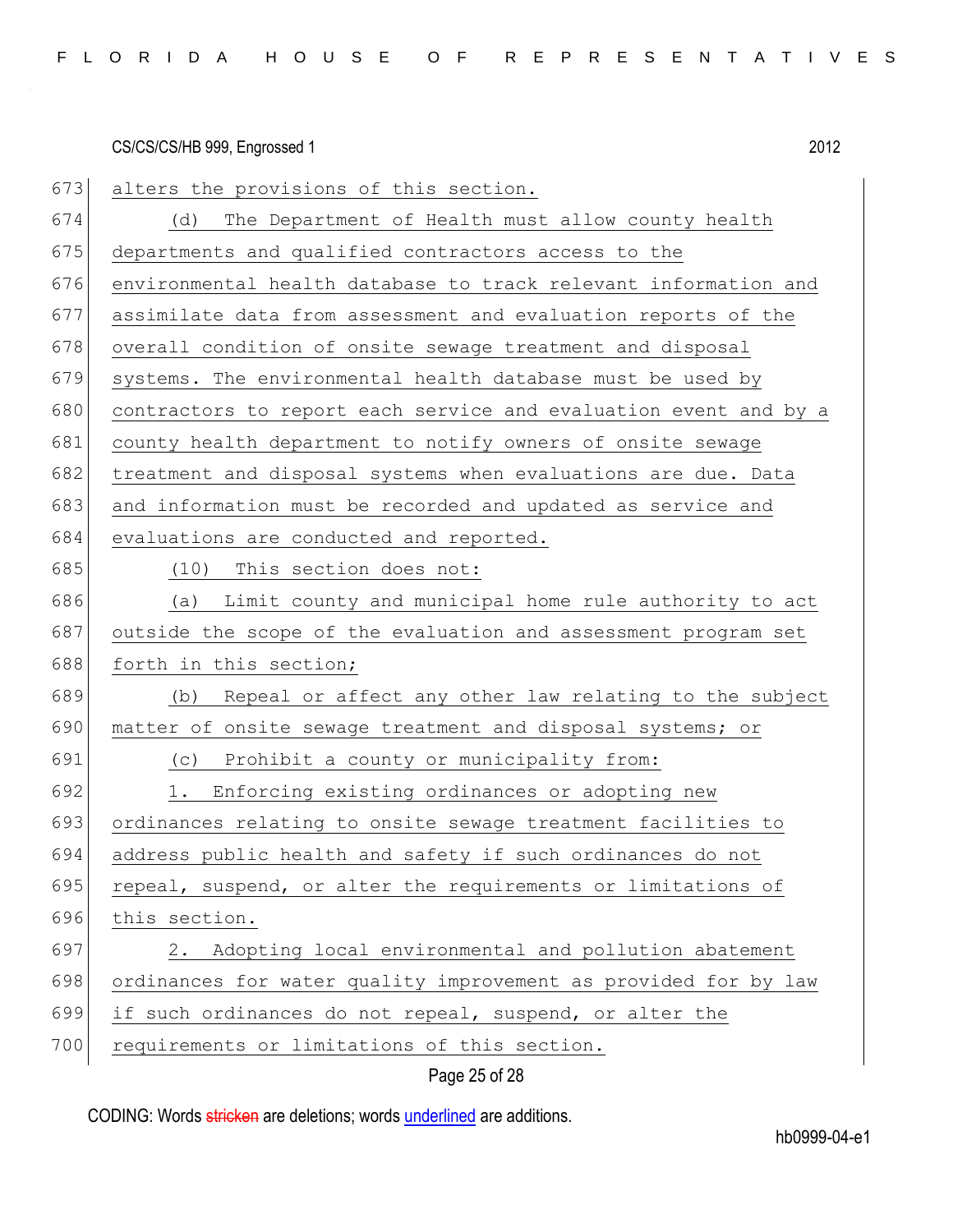| FLORIDA HOUSE OF REPRESENTATIVES |  |  |  |  |  |  |  |  |
|----------------------------------|--|--|--|--|--|--|--|--|
|----------------------------------|--|--|--|--|--|--|--|--|

CS/CS/CS/HB 999, Engrossed 1 2012 Page 26 of 28 701 3. Exercising its independent and existing authority to 702 meet the requirements of s. 381.0065. 703 Section 3. Section 381.00656, Florida Statutes, is 704 repealed. 705 Section 4. Subsection (2) of section 381.0066, Florida 706 Statutes, is amended to read: 707 381.0066 Onsite sewage treatment and disposal systems;  $708$  fees.-709 (2) The minimum fees in the following fee schedule apply 710 until changed by rule by the department within the following 711 limits: 712 (a) Application review, permit issuance, or system 713 inspection, including repair of a subsurface, mound, filled, or 714 other alternative system or permitting of an abandoned system: a 715 fee of not less than  $$25$ , or more than  $$125$ . 716  $\sqrt{b}$   $\frac{1}{2}$   $\frac{1}{2}$   $\frac{1}{2}$   $\frac{1}{2}$   $\frac{1}{2}$   $\frac{1}{2}$   $\frac{1}{2}$   $\frac{1}{2}$   $\frac{1}{2}$   $\frac{1}{2}$   $\frac{1}{2}$   $\frac{1}{2}$   $\frac{1}{2}$   $\frac{1}{2}$   $\frac{1}{2}$   $\frac{1}{2}$   $\frac{1}{2}$   $\frac{1}{2}$   $\frac{1}{2}$   $\frac{1}{2}$   $\frac{1}{2}$  $717$   $381.0065(5)$ : a fee not less than \$15, or more than \$30. At least  $718$   $$1$  and no more than \$5 collected pursuant to this paragraph  $719$  shall be used to fund a grant program established under s. 720 381.00656. 721 (b)  $\left\{e\right\}$  Site evaluation, site reevaluation, evaluation of a 722 system previously in use, or a per annum septage disposal site 723 evaluation: a fee of not less than \$40, or more than \$115. 724  $(c)$   $(d)$  Biennial Operating permit for aerobic treatment 725 units or performance-based treatment systems: a fee of not more 726 than \$100. 727 (d)  $\left(e\right)$  Annual operating permit for systems located in 728 areas zoned for industrial manufacturing or equivalent uses or

CODING: Words stricken are deletions; words underlined are additions.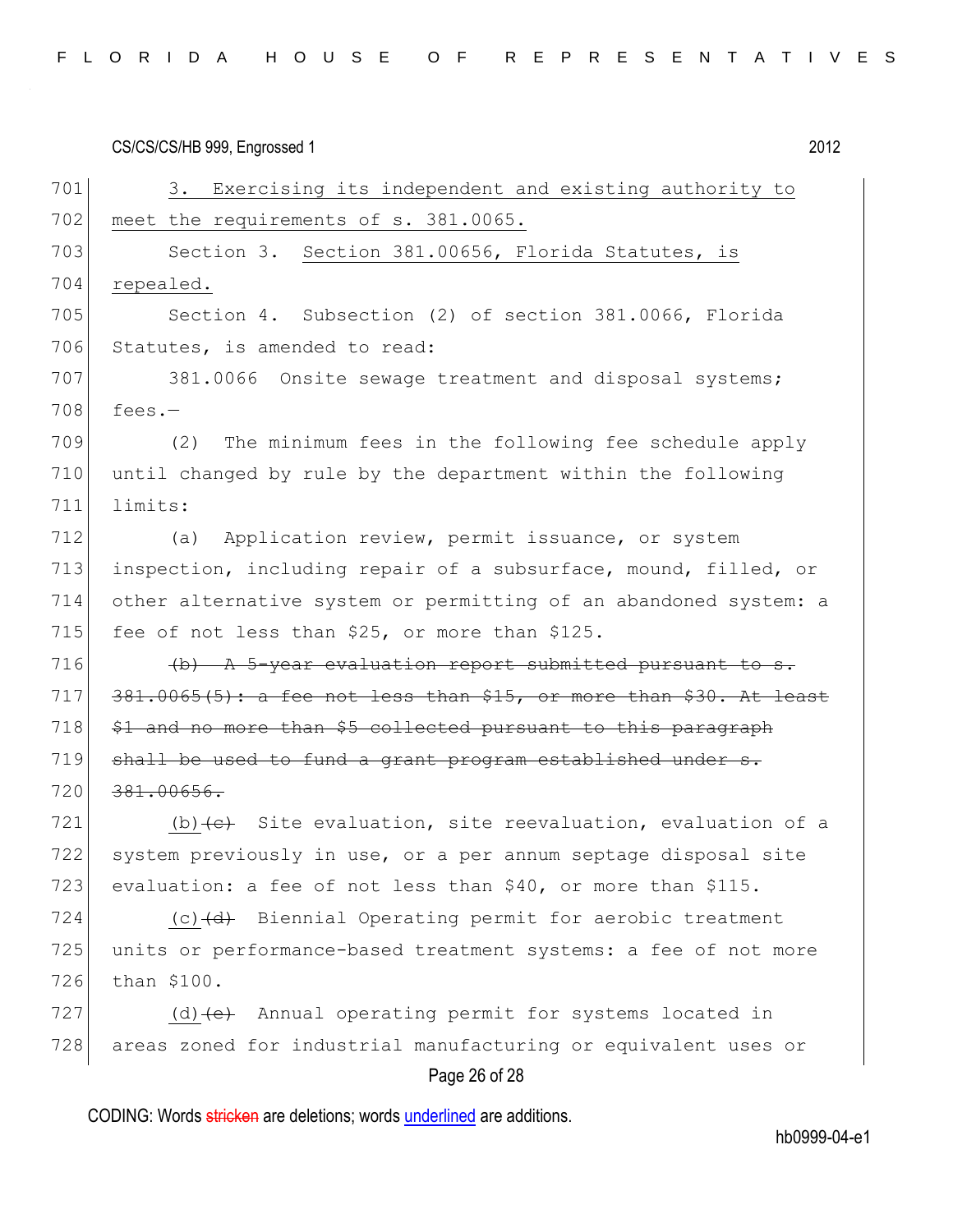729 where the system is expected to receive wastewater which is not 730 domestic in nature: a fee of not less than \$150, or more than 731 \$300.

732 (e) $(f+)$  Innovative technology: a fee not to exceed \$25,000. 733 (f) (g) Septage disposal service, septage stabilization 734 facility, portable or temporary toilet service, tank 735 manufacturer inspection: a fee of not less than \$25, or more 736 than \$200, per year.

737 (g)  $\left(\theta\right)$  Application for variance: a fee of not less than 738 \$150, or more than \$300.

739  $(h)$   $(\pm)$  Annual operating permit for waterless, 740 incinerating, or organic waste composting toilets: a fee of not 741 less than  $$15$   $$50$ , or more than  $$30$   $$150$ .

742  $(i)$   $(i)$  Aerobic treatment unit or performance-based 743 treatment system maintenance entity permit: a fee of not less  $744$  than \$25, or more than \$150, per year.

 $(i)$   $(k)$  Reinspection fee per visit for site inspection after system construction approval or for noncompliant system installation per site visit: a fee of not less than \$25, or more 748 than \$100.

749  $(k)$   $(1)$  Research: An additional \$5 fee shall be added to 750 each new system construction permit issued to be used to fund 751 onsite sewage treatment and disposal system research, 752 demonstration, and training projects. Five dollars from any 753 repair permit fee collected under this section shall be used for 754 funding the hands-on training centers described in s.  $755$  381.0065(3)(j).

756  $(l)$   $(m)$  Annual operating permit, including annual

# Page 27 of 28